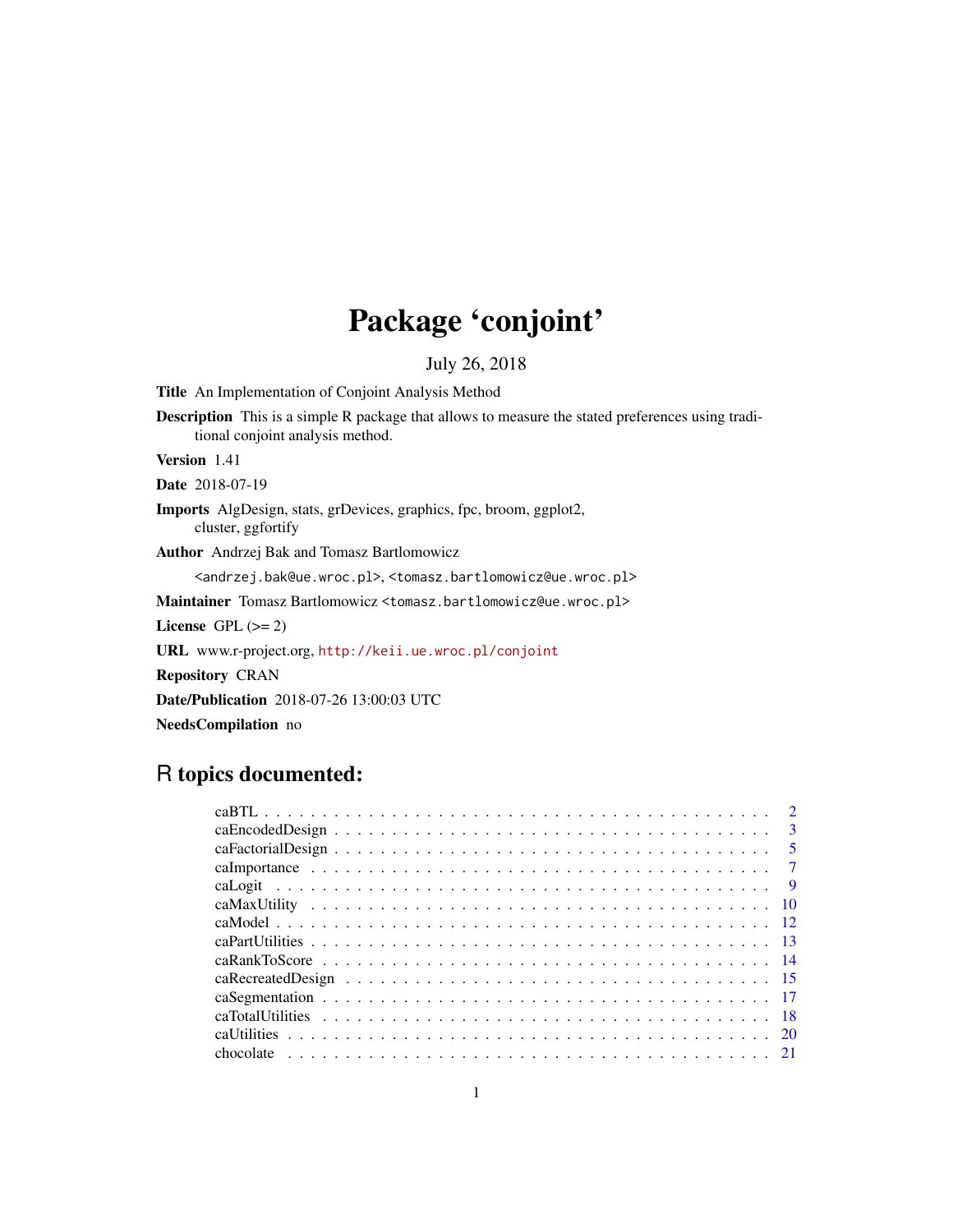#### <span id="page-1-0"></span>2 caBTL

|       | $Show All Simulations \dots \dots \dots \dots \dots \dots \dots \dots \dots \dots \dots \dots \dots \dots \ 28$ |  |
|-------|-----------------------------------------------------------------------------------------------------------------|--|
|       |                                                                                                                 |  |
|       |                                                                                                                 |  |
|       |                                                                                                                 |  |
| Index | 32                                                                                                              |  |

<span id="page-1-1"></span>

|--|

caBTL *Function caBTL estimates participation (market share) of simulation profiles*

# Description

Function caBTL estimates participation of simulation profiles using probabilistic model BTL (Bradley-Terry-Luce). Function returns vector of percentage participations. The sum of participation should be 100%.

# Usage

caBTL(sym, y, x)

# Arguments

| sym | matrix of simulation profiles |
|-----|-------------------------------|
|     | matrix of preferences         |
| x   | matrix of profiles            |

# Author(s)

Andrzej Bak <andrzej.bak@ue.wroc.pl>,

Tomasz Bartlomowicz <tomasz.bartlomowicz@ue.wroc.pl>

Department of Econometrics and Computer Science, Wroclaw University of Economics, Poland <http://keii.ue.wroc.pl/conjoint>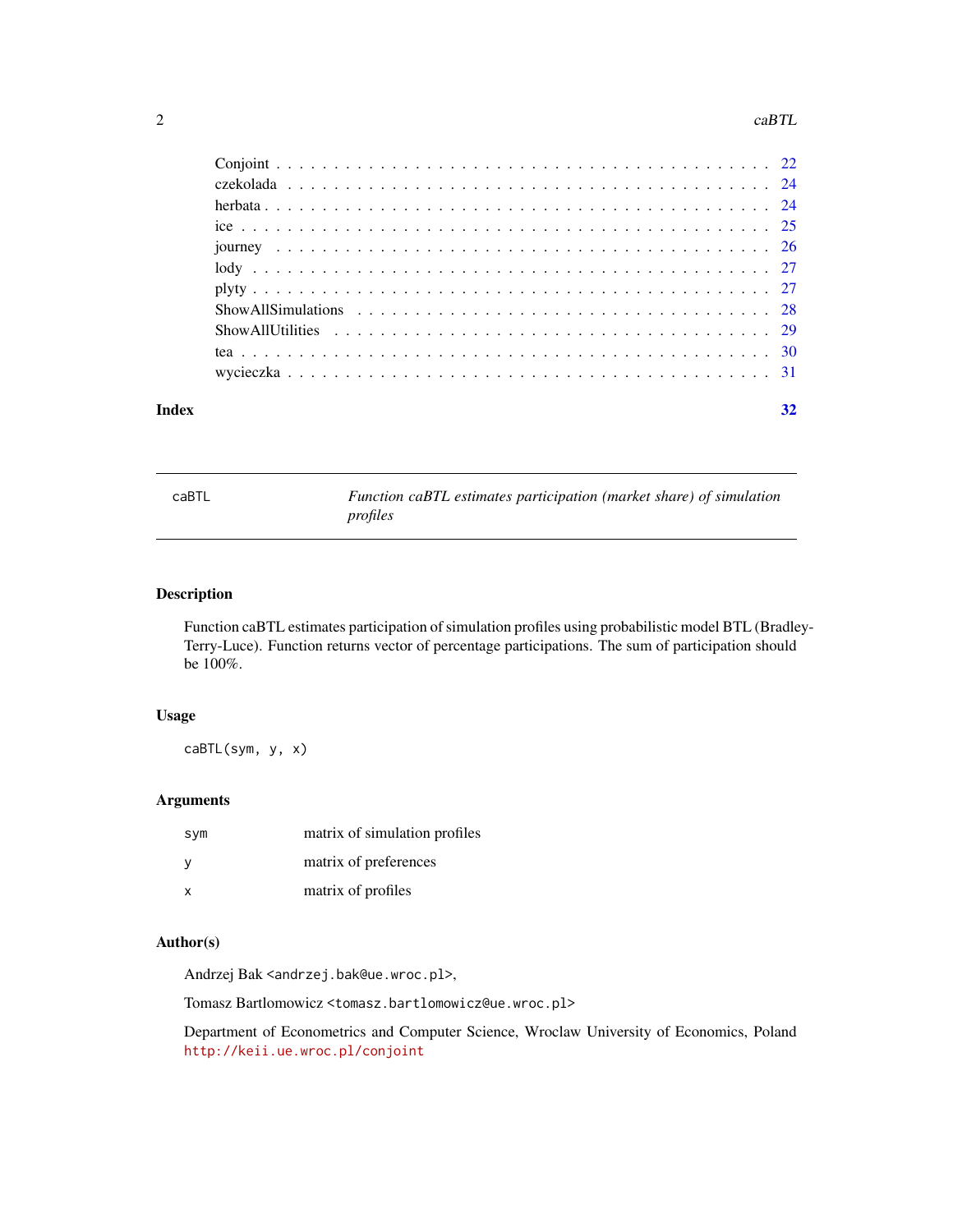# <span id="page-2-0"></span>caEncodedDesign 3

#### References

Bak A., Bartlomowicz T. (2012), *Conjoint analysis method and its implementation in conjoint R package*, [In:] Pociecha J., Decker R. (Eds.), *Data analysis methods and its applications*, C.H.Beck, Warszawa, p.239-248.

Bak A. (2009), *Analiza Conjoint [Conjoint Analysis]*, [In:] Walesiak M., Gatnar E. (Eds.), *Statystyczna analiza danych z wykorzystaniem programu R [Statistical Data Analysis using R]*, Wydawnictwo Naukowe PWN, Warszawa, p. 283-317.

Green P.E., Srinivasan V. (1978), *Conjoint Analysis in Consumer Research: Issues and Outlook*, "Journal of Consumer Research", September, 5, p. 103-123.

*SPSS 6.1 Categories* (1994), SPSS Inc., Chicago.

# See Also

[caLogit](#page-8-1), [caMaxUtility](#page-9-1) and [ShowAllSimulations](#page-27-1)

# Examples

```
#Example 1
library(conjoint)
data(tea)
simutil<-caBTL(tsimp,tpref,tprof)
print("Percentage participation of profiles: ", quote=FALSE)
print(simutil)
#Example 2
library(conjoint)
data(chocolate)
simutil<-caBTL(csimp,cpref,cprof)
```

```
print("Percentage participation of profiles:", quote=FALSE)
print(simutil)
```

```
#Example 3
library(conjoint)
data(chocolate)
ShowAllSimulations(csimp,cpref,cprof)
```

```
#Example 4
#library(conjoint)
#data(journey)
#ShowAllSimulations(jsimp,jpref,jprof)
```
<span id="page-2-1"></span>caEncodedDesign *Function caEncodedDesign encodes full or fractional factorial design*

#### Description

Function caEncodedDesign encodes full or fractional factorial design. Function converts design of experiment to matrix of profiles.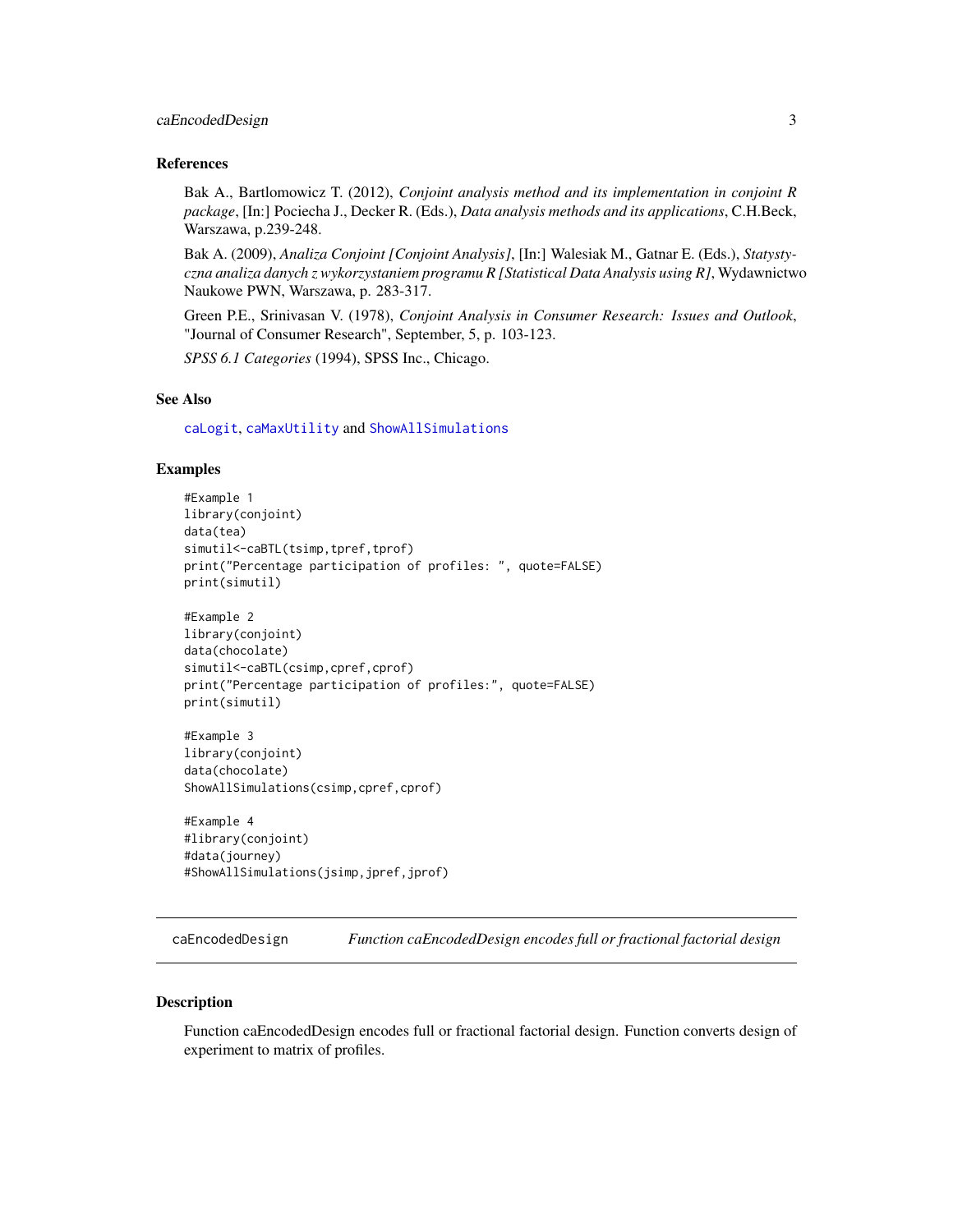#### <span id="page-3-0"></span>Usage

```
caEncodedDesign(design)
```
## Arguments

design design of experiment returned by caFactorialDesign function

#### Author(s)

Andrzej Bak <andrzej.bak@ue.wroc.pl>,

Tomasz Bartlomowicz <tomasz.bartlomowicz@ue.wroc.pl>

Department of Econometrics and Computer Science, Wroclaw University of Economics, Poland <http://keii.ue.wroc.pl/conjoint>

#### References

Bak A., Bartlomowicz T. (2012), *Conjoint analysis method and its implementation in conjoint R package*, [In:] Pociecha J., Decker R. (Eds.), *Data analysis methods and its applications*, C.H.Beck, Warszawa, p.239-248.

Bak A. (2009), *Analiza Conjoint [Conjoint Analysis]*, [In:] Walesiak M., Gatnar E. (Eds.), *Statystyczna analiza danych z wykorzystaniem programu R [Statistical Data Analysis using R]*, Wydawnictwo Naukowe PWN, Warszawa, p. 283-317.

Green P.E., Srinivasan V. (1978), *Conjoint Analysis in Consumer Research: Issues and Outlook*, "Journal of Consumer Research", September, 5, p. 103-123.

*SPSS 6.1 Categories* (1994), SPSS Inc., Chicago.

#### See Also

[caFactorialDesign](#page-4-1) and [caRecreatedDesign](#page-14-1)

```
#Example 1
library(conjoint)
experiment<-expand.grid(
price=c("low","medium","high"),
variety=c("black","green","red"),
kind=c("bags","granulated","leafy"),
aroma=c("yes","no"))
design=caFactorialDesign(data=experiment,type="orthogonal")
print(design)
code=caEncodedDesign(design)
print(code)
print(cor(code))
write.csv2(design,file="orthogonal_factorial_design.csv",row.names=FALSE)
write.csv2(code,file="encoded_orthogonal_factorial_design.csv",row.names=FALSE)
```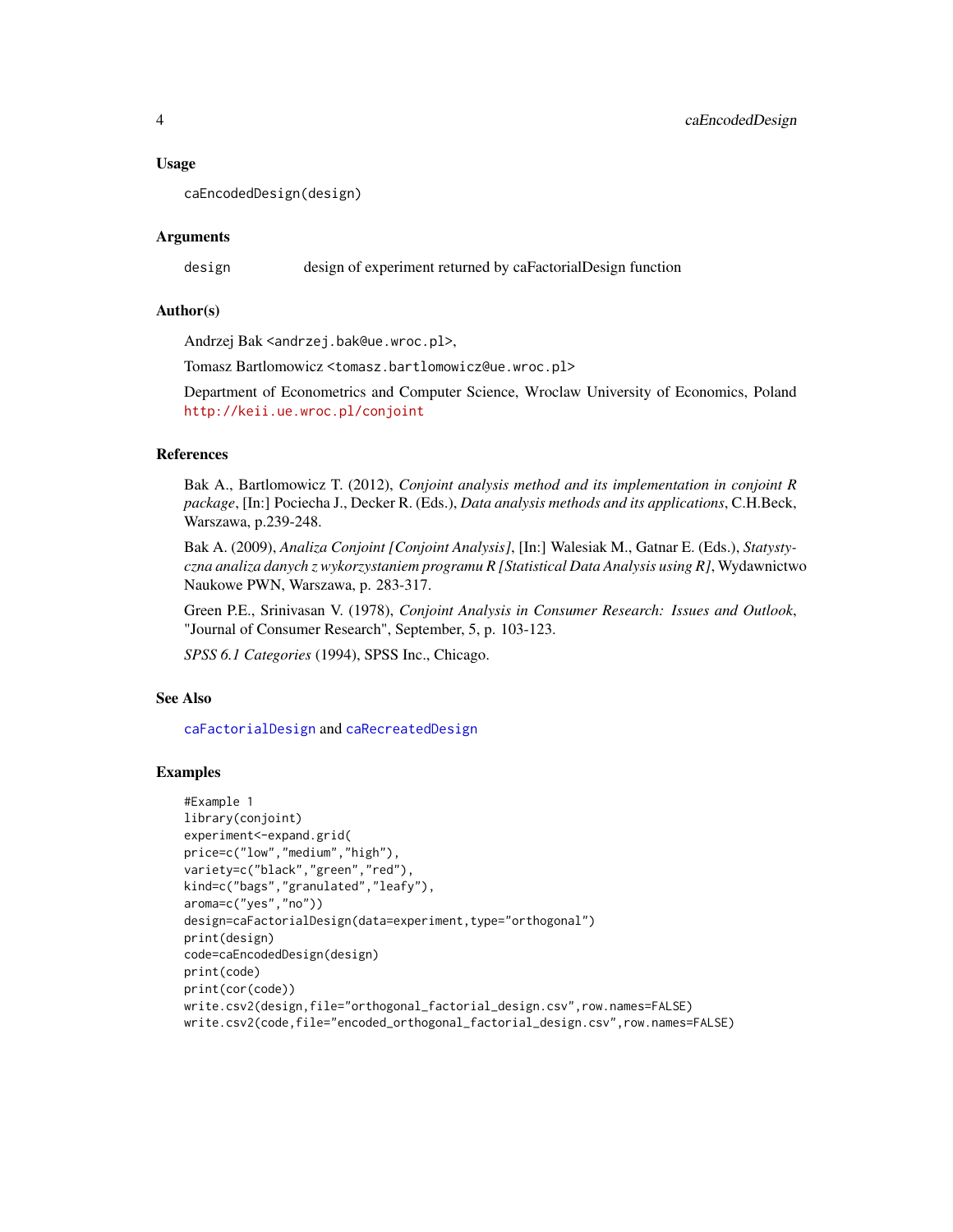<span id="page-4-1"></span><span id="page-4-0"></span>caFactorialDesign *Function caFactorialDesign creates full or fractional factorial design*

# Description

Function caFactorialDesign creates full or fractional factorial design. Function can return orthogonal factorial design.

# Usage

```
caFactorialDesign(data, type="null", cards=NA, seed=123)
```
# Arguments

| experiment whose design consists of two or more factors, each with with 2 or<br>more discrete levels                         |
|------------------------------------------------------------------------------------------------------------------------------|
| type of factorial design (possible values: "full", "fractional", "ca", "aca", "or-<br>thogonal"; default value: type="null") |
| number of experimental runs                                                                                                  |
| seed settings (default value: seed=123)                                                                                      |
|                                                                                                                              |

# Author(s)

Andrzej Bak <andrzej.bak@ue.wroc.pl>,

Tomasz Bartlomowicz <tomasz.bartlomowicz@ue.wroc.pl>

Department of Econometrics and Computer Science, Wroclaw University of Economics, Poland <http://keii.ue.wroc.pl/conjoint>

#### References

Bak A., Bartlomowicz T. (2012), *Conjoint analysis method and its implementation in conjoint R package*, [In:] Pociecha J., Decker R. (Eds.), *Data analysis methods and its applications*, C.H.Beck, Warszawa, p.239-248.

Bak A. (2009), *Analiza Conjoint [Conjoint Analysis]*, [In:] Walesiak M., Gatnar E. (Eds.), *Statystyczna analiza danych z wykorzystaniem programu R [Statistical Data Analysis using R]*, Wydawnictwo Naukowe PWN, Warszawa, p. 283-317.

Green P.E., Srinivasan V. (1978), *Conjoint Analysis in Consumer Research: Issues and Outlook*, "Journal of Consumer Research", September, 5, p. 103-123.

*SPSS 6.1 Categories* (1994), SPSS Inc., Chicago.

# See Also

[caEncodedDesign](#page-2-1) and [caRecreatedDesign](#page-14-1)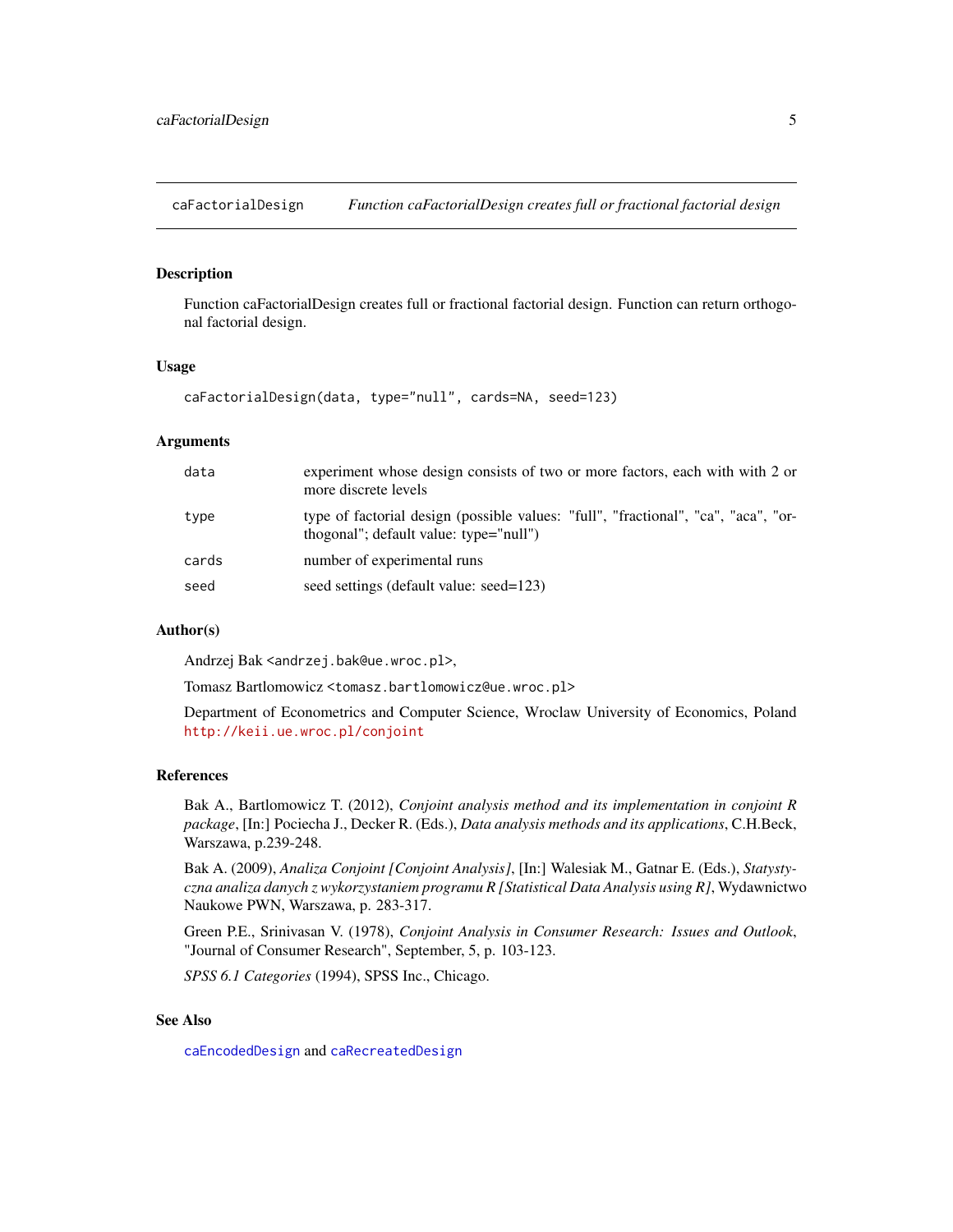```
#Example 1
library(conjoint)
experiment<-expand.grid(
price=c("low","medium","high"),
variety=c("black","green","red"),
kind=c("bags","granulated","leafy"),
aroma=c("yes","no"))
design=caFactorialDesign(data=experiment,type="full")
print(design)
print(cor(caEncodedDesign(design)))
#Example 2
library(conjoint)
experiment<-expand.grid(
price=c("low","medium","high"),
variety=c("black","green","red"),
kind=c("bags","granulated","leafy"),
aroma=c("yes","no"))
design=caFactorialDesign(data=experiment)
print(design)
print(cor(caEncodedDesign(design)))
#Example 3
library(conjoint)
experiment<-expand.grid(
price=c("low","medium","high"),
variety=c("black","green","red"),
kind=c("bags","granulated","leafy"),
aroma=c("yes","no"))
design=caFactorialDesign(data=experiment,type="orthogonal")
print(design)
print(cor(caEncodedDesign(design)))
#Example 4
library(conjoint)
experiment<-expand.grid(
price=c("low","medium","high"),
variety=c("black","green","red"),
kind=c("bags","granulated","leafy"),
aroma=c("yes","no"))
design=caFactorialDesign(data=experiment,type="fractional",cards=16)
print(design)
print(cor(caEncodedDesign(design)))
#Example 5
library(conjoint)
experiment<-expand.grid(
price=c("low","medium","high"),
variety=c("black","green","red"),
kind=c("bags","granulated","leafy"),
aroma=c("yes","no"))
```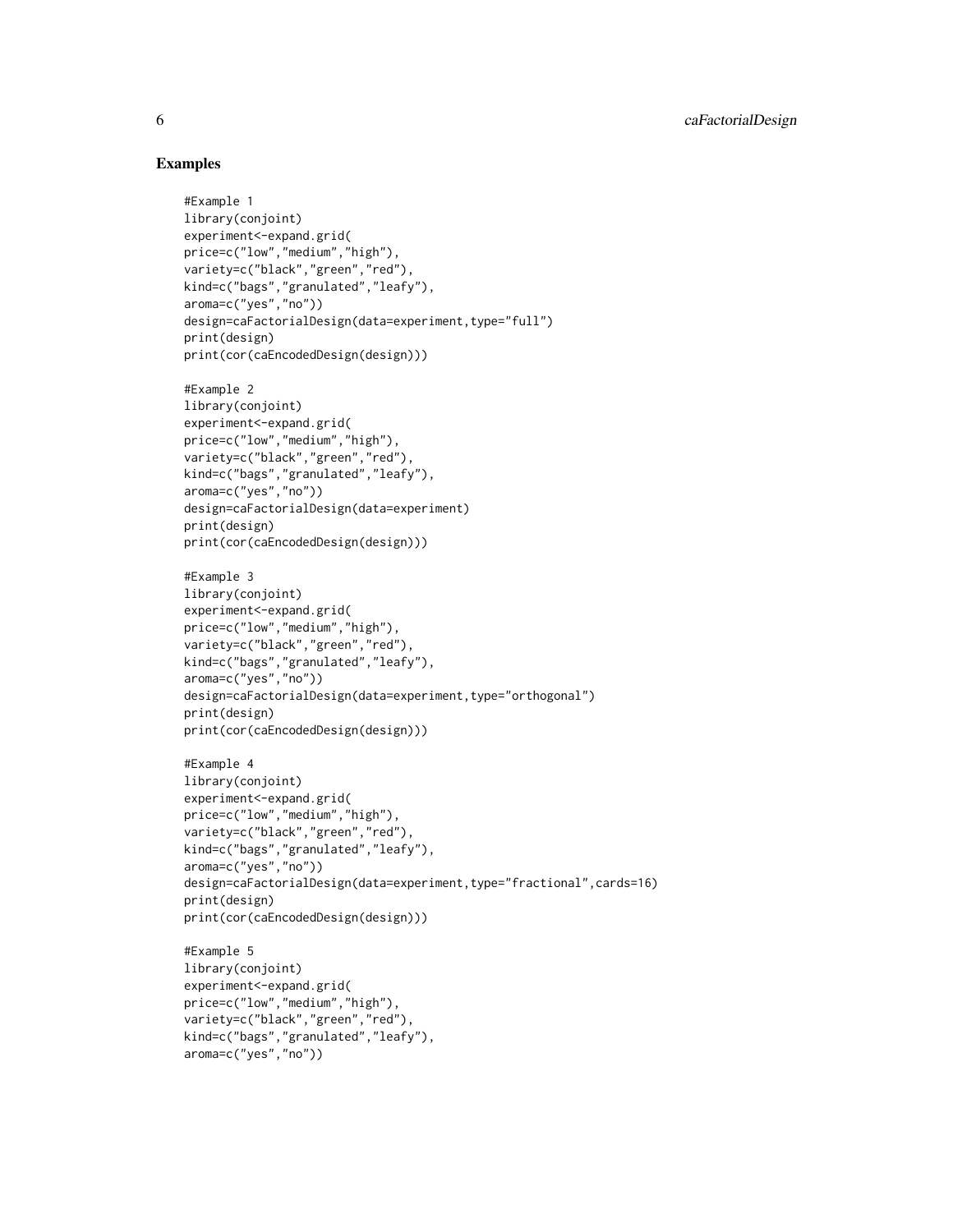# <span id="page-6-0"></span>caImportance 7

```
design=caFactorialDesign(data=experiment,type="fractional")
print(design)
print(cor(caEncodedDesign(design)))
#Example 6
library(conjoint)
experiment<-expand.grid(
price=c("low","medium","high"),
variety=c("black","green","red"),
kind=c("bags","granulated","leafy"),
aroma=c("yes","no"))
design=caFactorialDesign(data=experiment,type="ca")
print(design)
print(cor(caEncodedDesign(design)))
#Example 7
library(conjoint)
experiment<-expand.grid(
price=c("low","medium","high"),
variety=c("black","green","red"),
kind=c("bags","granulated","leafy"),
aroma=c("yes","no"))
design=caFactorialDesign(data=experiment,type="aca")
print(design)
print(cor(caEncodedDesign(design)))
```
<span id="page-6-1"></span>caImportance *Function caImportance calculates importance of all attributes*

# Description

Function caImportance calculates importance of all attributes. Function returns vector of percentage attributes' importance and corresponding chart (barplot). The sum of importance should be 100%.

#### Usage

caImportance(y, x)

#### Arguments

|   | matrix of preferences |
|---|-----------------------|
| x | matrix of profiles    |

#### Author(s)

Andrzej Bak <andrzej.bak@ue.wroc.pl>,

Tomasz Bartlomowicz <tomasz.bartlomowicz@ue.wroc.pl>

Department of Econometrics and Computer Science, Wroclaw University of Economics, Poland <http://keii.ue.wroc.pl/conjoint>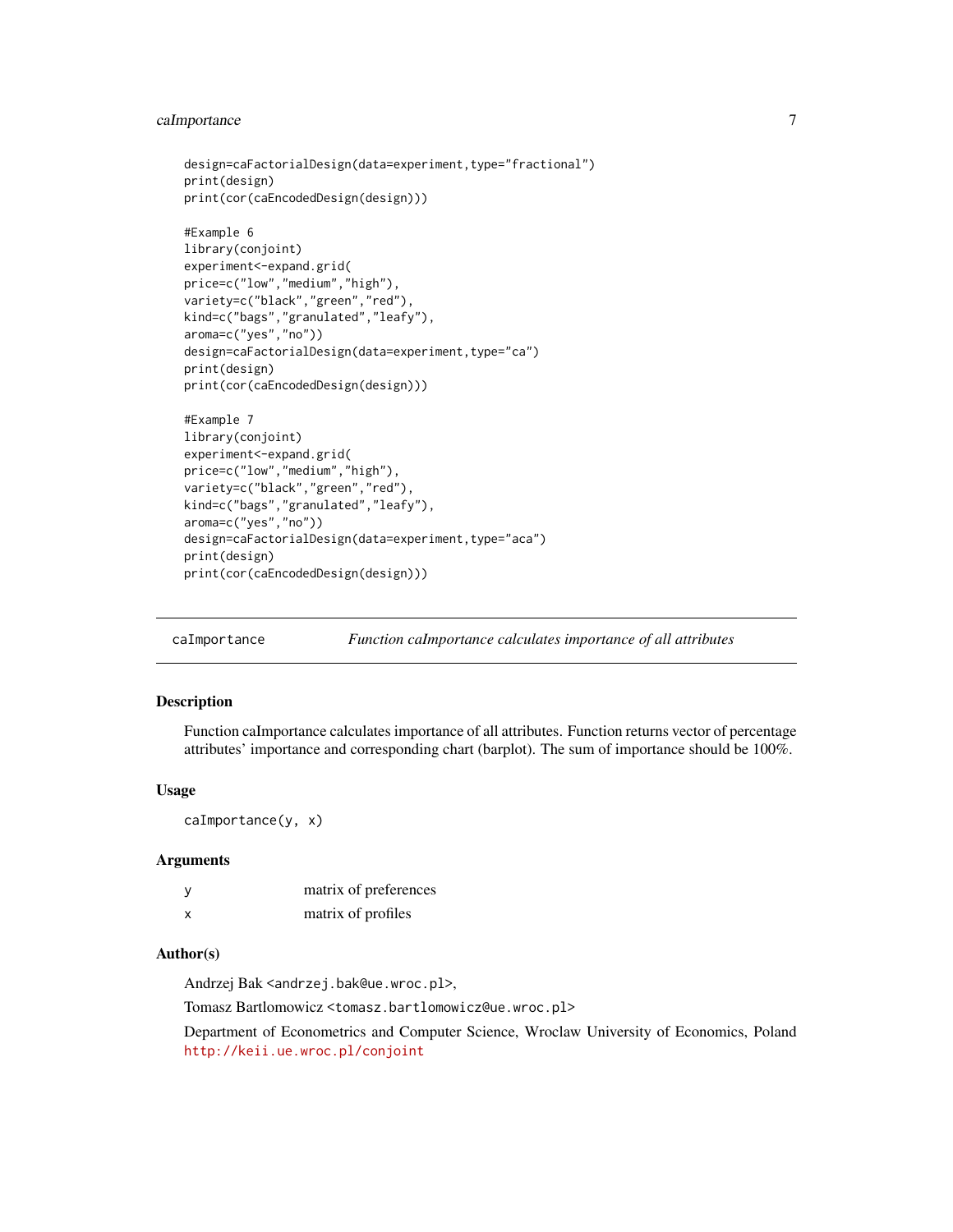#### <span id="page-7-0"></span>References

Bak A., Bartlomowicz T. (2012), *Conjoint analysis method and its implementation in conjoint R package*, [In:] Pociecha J., Decker R. (Eds.), *Data analysis methods and its applications*, C.H.Beck, Warszawa, p.239-248.

Bak A. (2009), *Analiza Conjoint [Conjoint Analysis]*, [In:] Walesiak M., Gatnar E. (Eds.), *Statystyczna analiza danych z wykorzystaniem programu R [Statistical Data Analysis using R]*, Wydawnictwo Naukowe PWN, Warszawa, p. 283-317.

Green P.E., Srinivasan V. (1978), *Conjoint Analysis in Consumer Research: Issues and Outlook*, "Journal of Consumer Research", September, 5, p. 103-123.

*SPSS 6.1 Categories* (1994), SPSS Inc., Chicago.

# See Also

[Conjoint](#page-21-1)

```
#Example 1
library(conjoint)
data(tea)
imp<-caImportance(tprefm,tprof)
print("Importance summary: ", quote=FALSE)
print(imp)
print(paste("Sum: ", sum(imp)), quote=FALSE)
#Example 2
library(conjoint)
data(chocolate)
imp<-caImportance(cprefm,cprof)
print("Importance summary: ", quote=FALSE)
print(imp)
print(paste("Sum: ", sum(imp)), quote=FALSE)
#Example 3
library(conjoint)
data(journey)
imp<-caImportance(jpref[1,],jprof)
print("Importance summary of first respondent: ", quote=FALSE)
print(imp)
print(paste("Sum: ", sum(imp)), quote=FALSE)
#Example 4
library(conjoint)
data(journey)
imp<-caImportance(jpref[1:5,],jprof)
print("Importance summary of group of 5 respondents: ", quote=FALSE)
print(imp)
print(paste("Sum: ", sum(imp)), quote=FALSE)
```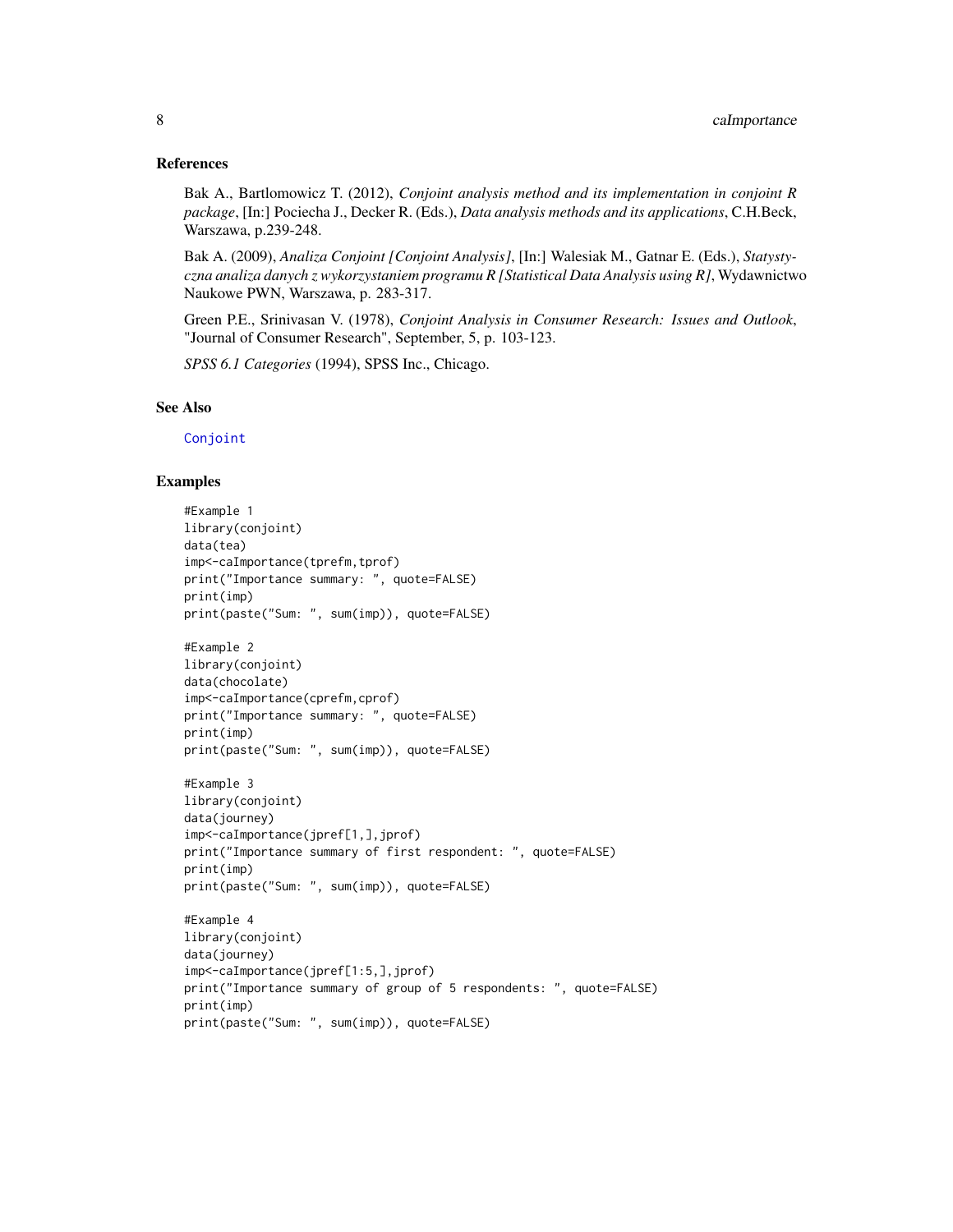<span id="page-8-1"></span><span id="page-8-0"></span>caLogit *Function caLogit estimates participation (market share) of the simulation profiles*

# **Description**

Function caLogit estimates participation of simulation profiles using logit model. Function returns vector of percentage participations. The sum of participation should be 100%.

#### Usage

caLogit(sym, y, x)

# Arguments

| sym                       | matrix of simulation profiles |
|---------------------------|-------------------------------|
| y                         | matrix of preferences         |
| $\boldsymbol{\mathsf{x}}$ | matrix of profiles            |

# Author(s)

Andrzej Bak <andrzej.bak@ue.wroc.pl>,

Tomasz Bartlomowicz <tomasz.bartlomowicz@ue.wroc.pl>

Department of Econometrics and Computer Science, Wroclaw University of Economics, Poland <http://keii.ue.wroc.pl/conjoint>

# References

Bak A., Bartlomowicz T. (2012), *Conjoint analysis method and its implementation in conjoint R package*, [In:] Pociecha J., Decker R. (Eds.), *Data analysis methods and its applications*, C.H.Beck, Warszawa, p.239-248.

Bak A. (2009), *Analiza Conjoint [Conjoint Analysis]*, [In:] Walesiak M., Gatnar E. (Eds.), *Statystyczna analiza danych z wykorzystaniem programu R [Statistical Data Analysis using R]*, Wydawnictwo Naukowe PWN, Warszawa, p. 283-317.

Green P.E., Srinivasan V. (1978), *Conjoint Analysis in Consumer Research: Issues and Outlook*, "Journal of Consumer Research", September, 5, p. 103-123.

*SPSS 6.1 Categories* (1994), SPSS Inc., Chicago.

# See Also

[caBTL](#page-1-1), [caMaxUtility](#page-9-1) and [ShowAllSimulations](#page-27-1)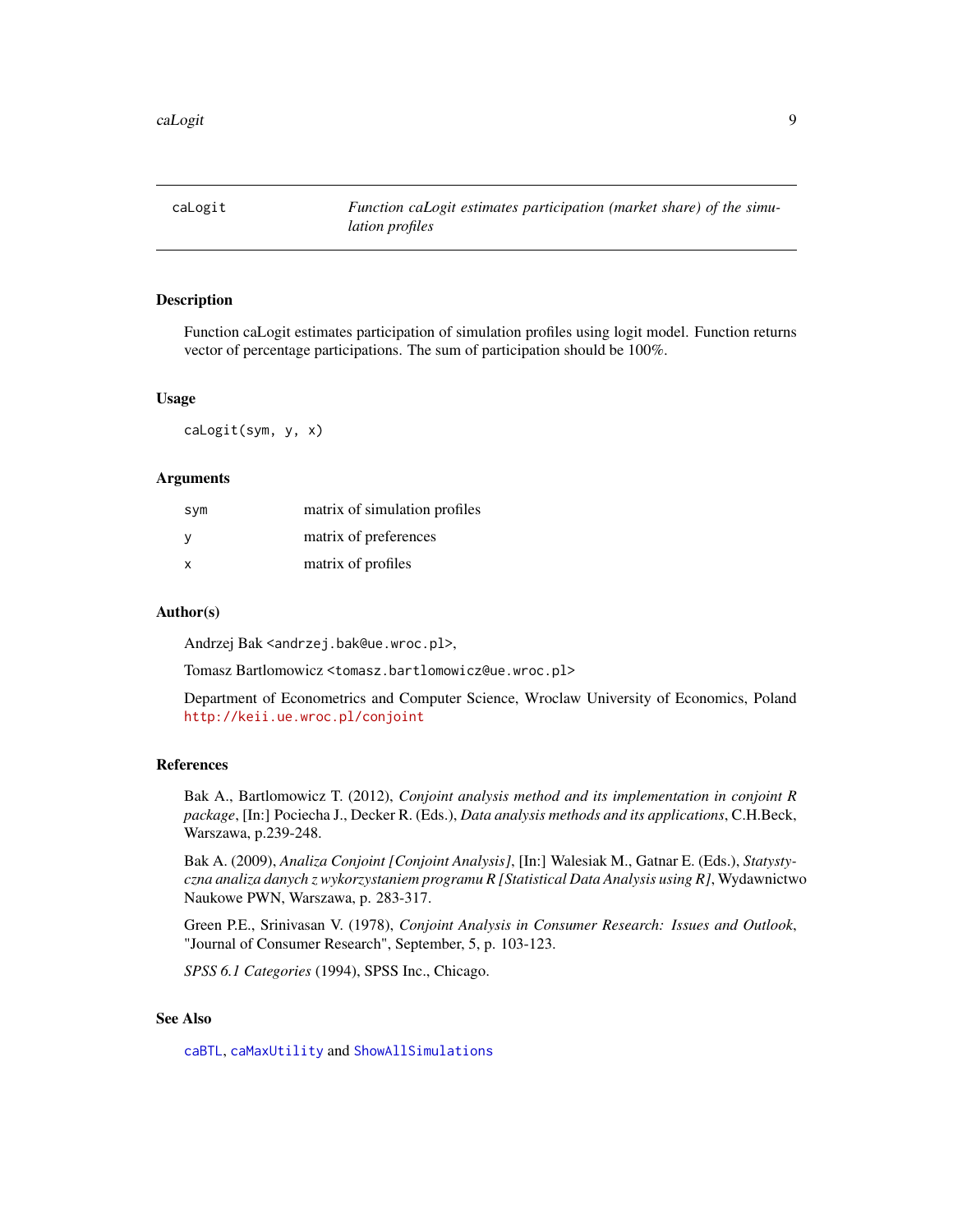# Examples

```
#Example 1
library(conjoint)
data(tea)
simutil<-caLogit(tsimp,tpref,tprof)
print("Percentage participation of profiles: ", quote=FALSE)
print(simutil)
```

```
#Example 2
library(conjoint)
data(chocolate)
simutil<-caLogit(csimp,cpref,cprof)
print("Percentage participation of profiles:", quote=FALSE)
print(simutil)
```
#Example 3 library(conjoint) data(chocolate) ShowAllSimulations(csimp,cpref,cprof)

#Example 4 #library(conjoint) #data(journey) #ShowAllSimulations(jsimp,jpref,jprof)

<span id="page-9-1"></span>

| caMaxUtility | Function caMaxUtility estimates participation (market share) of sim- |
|--------------|----------------------------------------------------------------------|
|              | <i>ulation profiles</i>                                              |

# Description

Function caMaxUtility estimates participation of simulation profiles using model of maximum utility ("first position"). Function returns vector of percentage participations. The sum of participation should be 100%.

# Usage

caMaxUtility(sym, y, x)

# Arguments

| sym          | matrix of simulation profiles |
|--------------|-------------------------------|
| <sub>V</sub> | matrix of preferences         |
| X            | matrix of profiles            |

<span id="page-9-0"></span>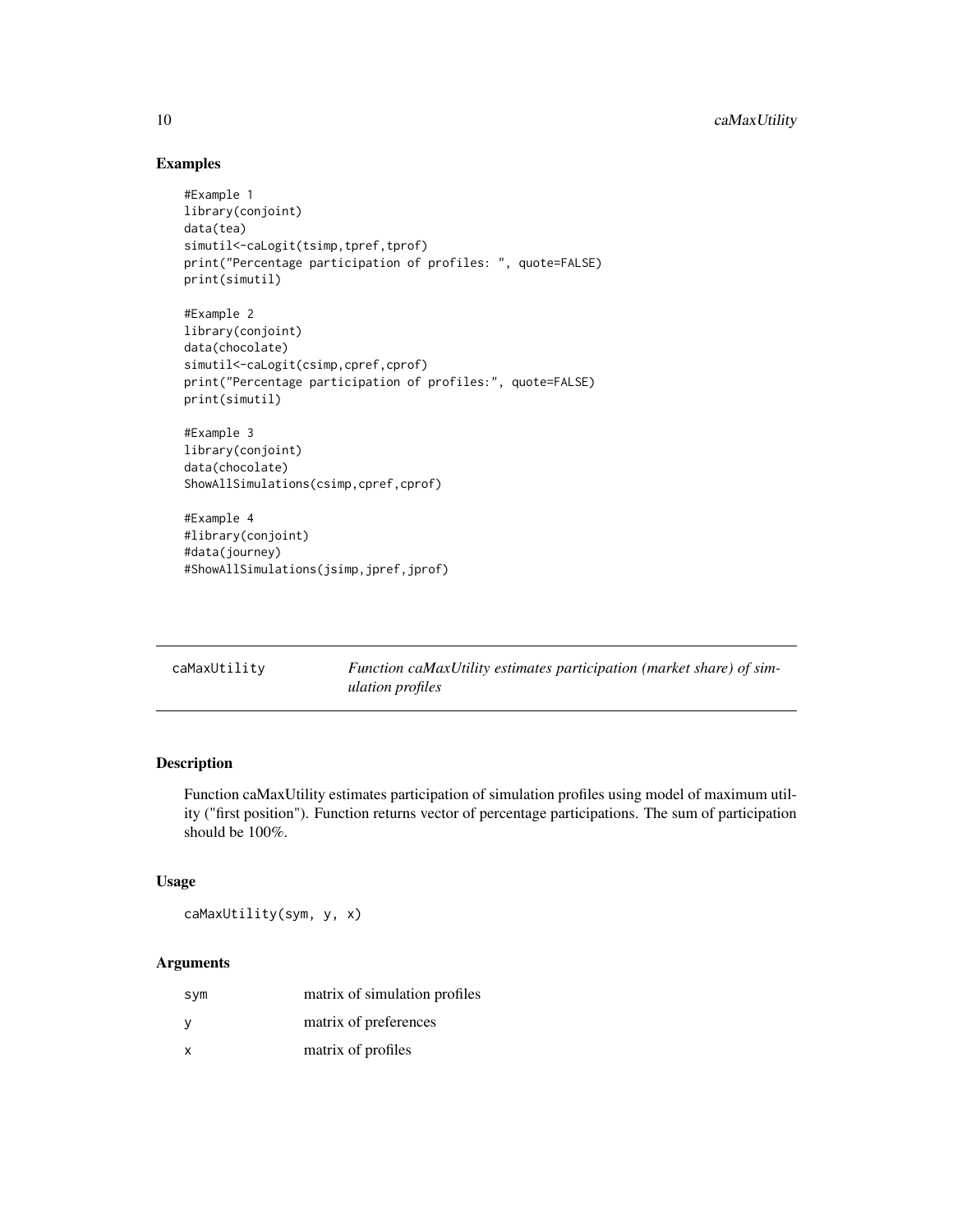#### <span id="page-10-0"></span>caMaxUtility 11

#### Author(s)

Andrzej Bak <andrzej.bak@ue.wroc.pl>,

Tomasz Bartlomowicz <tomasz.bartlomowicz@ue.wroc.pl>

Department of Econometrics and Computer Science, Wroclaw University of Economics, Poland <http://keii.ue.wroc.pl/conjoint>

# **References**

Bak A., Bartlomowicz T. (2012), *Conjoint analysis method and its implementation in conjoint R package*, [In:] Pociecha J., Decker R. (Eds.), *Data analysis methods and its applications*, C.H.Beck, Warszawa, p.239-248.

Bak A. (2009), *Analiza Conjoint [Conjoint Analysis]*, [In:] Walesiak M., Gatnar E. (Eds.), *Statystyczna analiza danych z wykorzystaniem programu R [Statistical Data Analysis using R]*, Wydawnictwo Naukowe PWN, Warszawa, p. 283-317.

Green P.E., Srinivasan V. (1978), *Conjoint Analysis in Consumer Research: Issues and Outlook*, "Journal of Consumer Research", September, 5, p. 103-123.

*SPSS 6.1 Categories* (1994), SPSS Inc., Chicago.

# See Also

[caBTL](#page-1-1), [caLogit](#page-8-1) and [ShowAllSimulations](#page-27-1)

```
#Example 1
library(conjoint)
data(tea)
simutil<-caMaxUtility(tsimp,tpref,tprof)
print("Percentage participation of profiles: ", quote=FALSE)
print(simutil)
```

```
#Example 2
library(conjoint)
data(chocolate)
simutil<-caMaxUtility(csimp,cpref,cprof)
print("Percentage participation of profiles:", quote=FALSE)
print(simutil)
```

```
#Example 3
library(conjoint)
data(chocolate)
ShowAllSimulations(csimp,cpref,cprof)
```

```
#Example 4
#library(conjoint)
#data(journey)
#ShowAllSimulations(jsimp,jpref,jprof)
```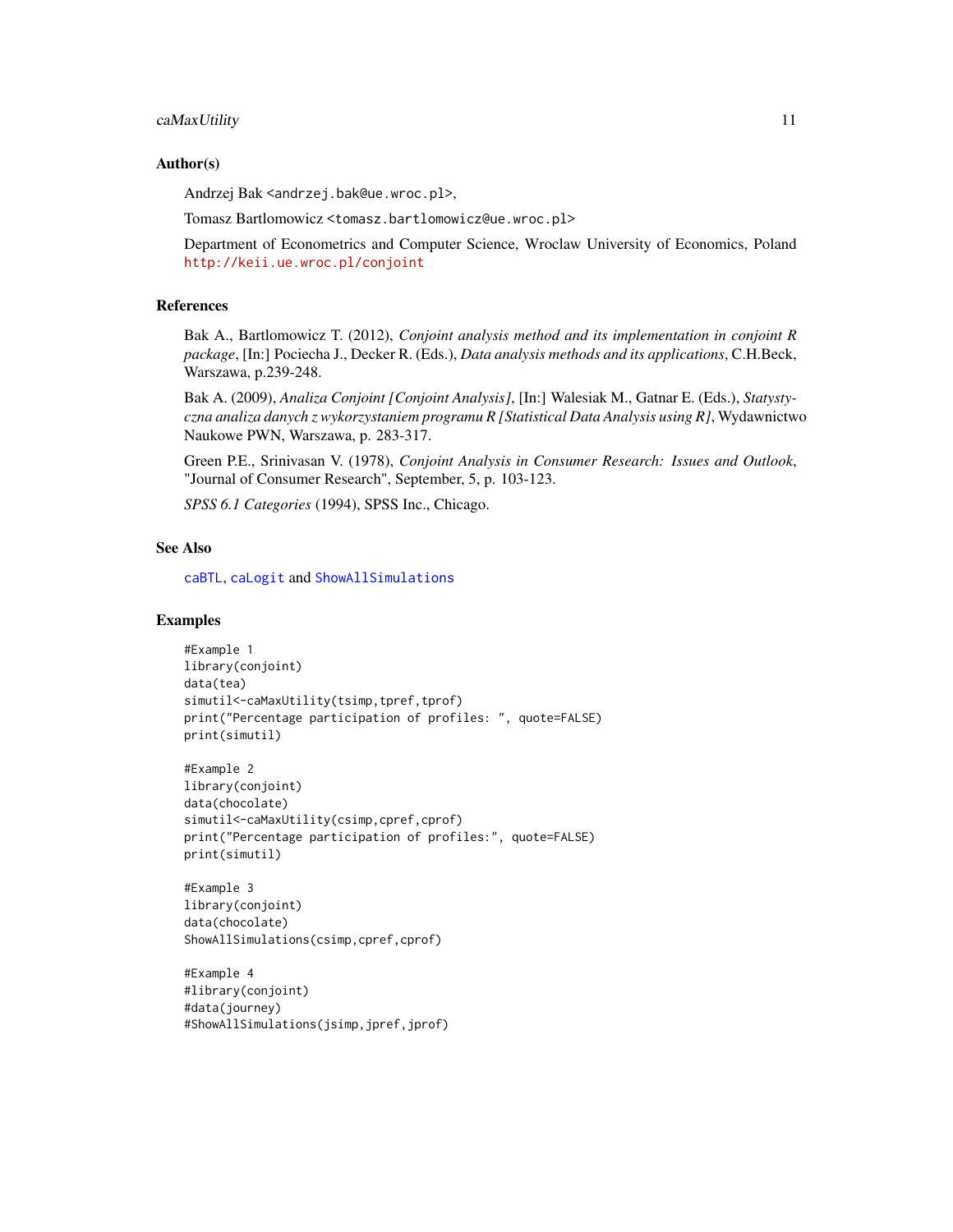<span id="page-11-0"></span>

# **Description**

Function caModel estimates parameters of conjoint analysis model for one respondent. Function caModel returns vector of estimated parameters of traditional conjoint analysis model.

#### Usage

caModel(y, x)

## Arguments

| vector of preferences, vector should be like single profil of preferences |
|---------------------------------------------------------------------------|
| matrix of profiles                                                        |

#### Author(s)

Andrzej Bak <andrzej.bak@ue.wroc.pl>,

Tomasz Bartlomowicz <tomasz.bartlomowicz@ue.wroc.pl>

Department of Econometrics and Computer Science, Wroclaw University of Economics, Poland <http://keii.ue.wroc.pl/conjoint>

# References

Bak A., Bartlomowicz T. (2012), *Conjoint analysis method and its implementation in conjoint R package*, [In:] Pociecha J., Decker R. (Eds.), *Data analysis methods and its applications*, C.H.Beck, Warszawa, p.239-248.

Bak A. (2009), *Analiza Conjoint [Conjoint Analysis]*, [In:] Walesiak M., Gatnar E. (Eds.), *Statystyczna analiza danych z wykorzystaniem programu R [Statistical Data Analysis using R]*, Wydawnictwo Naukowe PWN, Warszawa, p. 283-317.

Green P.E., Srinivasan V. (1978), *Conjoint Analysis in Consumer Research: Issues and Outlook*, "Journal of Consumer Research", September, 5, p. 103-123.

*SPSS 6.1 Categories* (1994), SPSS Inc., Chicago.

# See Also

[Conjoint](#page-21-1)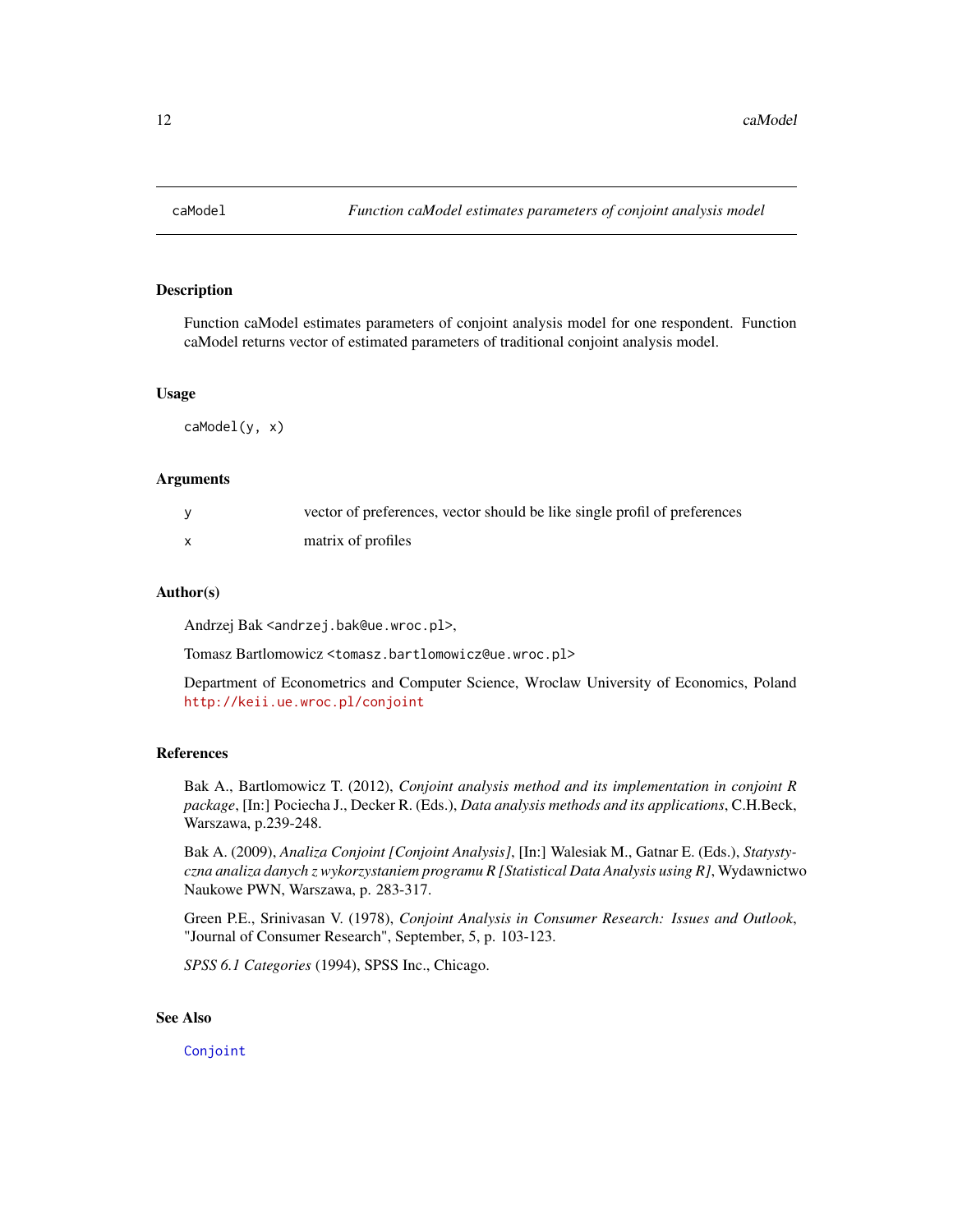# <span id="page-12-0"></span>caPartUtilities 13

# Examples

```
#Example 1
library(conjoint)
data(tea)
model=caModel(tprefm[1,], tprof)
print(model)
#Example 2
library(conjoint)
data(chocolate)
model=caModel(cprefm[1,], cprof)
print(model)
#Example 3
library(conjoint)
data(journey)
model=caModel(jpref[306,], jprof)
print(model)
```
<span id="page-12-1"></span>caPartUtilities *Function caPartUtilities calculates matrix of individual utilities*

# Description

Function caPartUtilities calculates matrix of individual utilities for respondents. Function returns matrix of partial utilities (parameters of conjoint model regresion) for all artificial variables including parameters for reference levels for respondents (with intercept on first place).

# Usage

```
caPartUtilities(y, x, z)
```
# **Arguments**

| - y            | matrix of preferences  |
|----------------|------------------------|
| X              | matrix of profiles     |
| $\overline{z}$ | vector of levels names |

# Author(s)

Andrzej Bak <andrzej.bak@ue.wroc.pl>,

Tomasz Bartlomowicz <tomasz.bartlomowicz@ue.wroc.pl>

Department of Econometrics and Computer Science, Wroclaw University of Economics, Poland <http://keii.ue.wroc.pl/conjoint>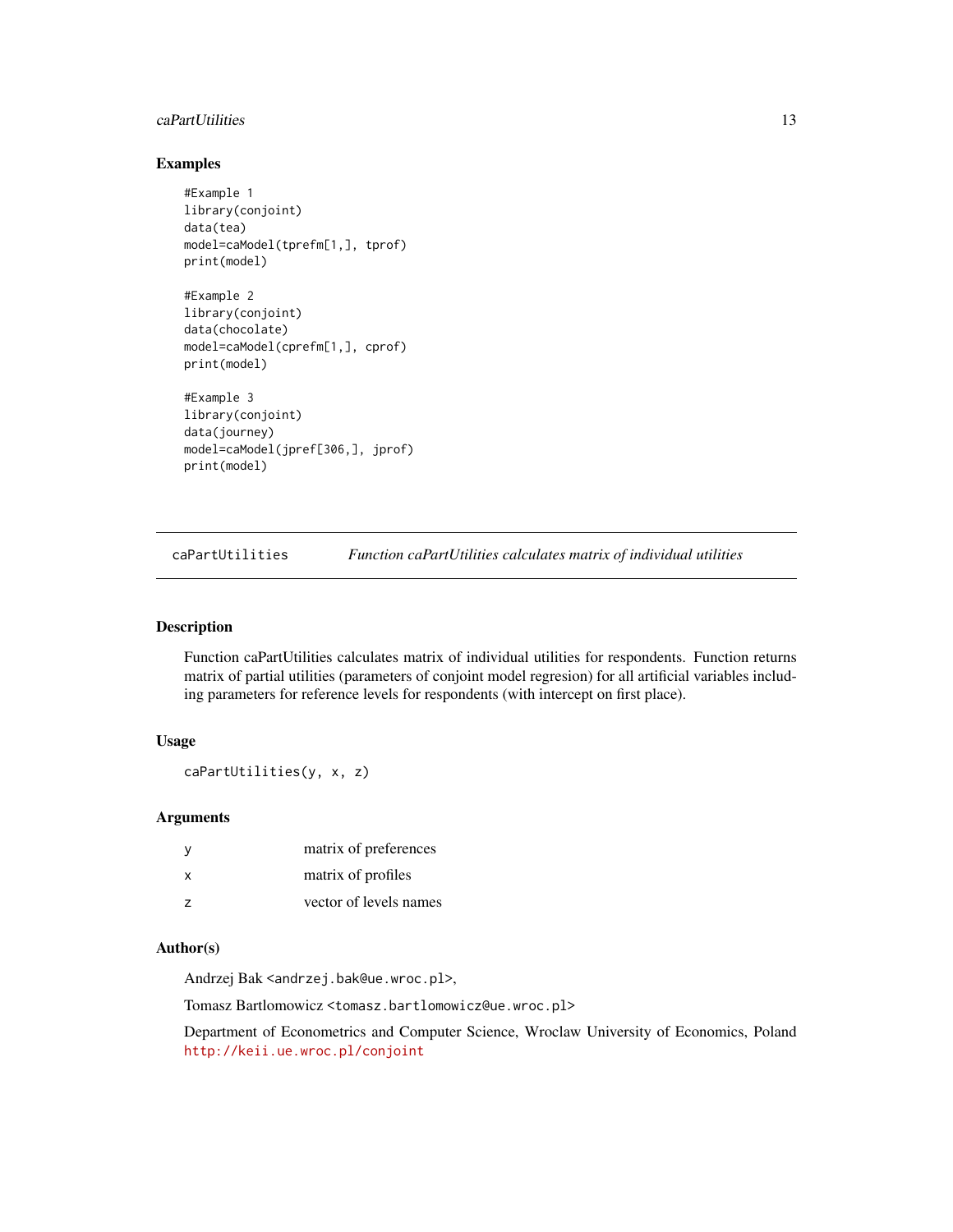#### <span id="page-13-0"></span>References

Bak A., Bartlomowicz T. (2012), *Conjoint analysis method and its implementation in conjoint R package*, [In:] Pociecha J., Decker R. (Eds.), *Data analysis methods and its applications*, C.H.Beck, Warszawa, p.239-248.

Bak A. (2009), *Analiza Conjoint [Conjoint Analysis]*, [In:] Walesiak M., Gatnar E. (Eds.), *Statystyczna analiza danych z wykorzystaniem programu R [Statistical Data Analysis using R]*, Wydawnictwo Naukowe PWN, Warszawa, p. 283-317.

Green P.E., Srinivasan V. (1978), *Conjoint Analysis in Consumer Research: Issues and Outlook*, "Journal of Consumer Research", September, 5, p. 103-123.

*SPSS 6.1 Categories* (1994), SPSS Inc., Chicago.

# See Also

[caUtilities](#page-19-1), [caTotalUtilities](#page-17-1) and [ShowAllUtilities](#page-28-1)

#### Examples

#Example 1 library(conjoint) data(tea) uslall<-caPartUtilities(tprefm,tprof,tlevn) print(uslall)

#Example 2 library(conjoint) data(chocolate) uslall<-caPartUtilities(cprefm,cprof,clevn) print(head(uslall))

```
#Example 3
library(conjoint)
data(journey)
usl<-caPartUtilities(jpref[1,],jprof,jlevn)
print("Individual (partial) utilities for first respondent:")
print(usl)
```

| caRankToScore | Function caRankToScore transforms ranking data into rating data de- |
|---------------|---------------------------------------------------------------------|
|               | sıgn                                                                |

# Description

Function caRankToScore transforms ranking data into rating data design necessary for conjoint model.

#### Usage

caRankToScore(y.rank)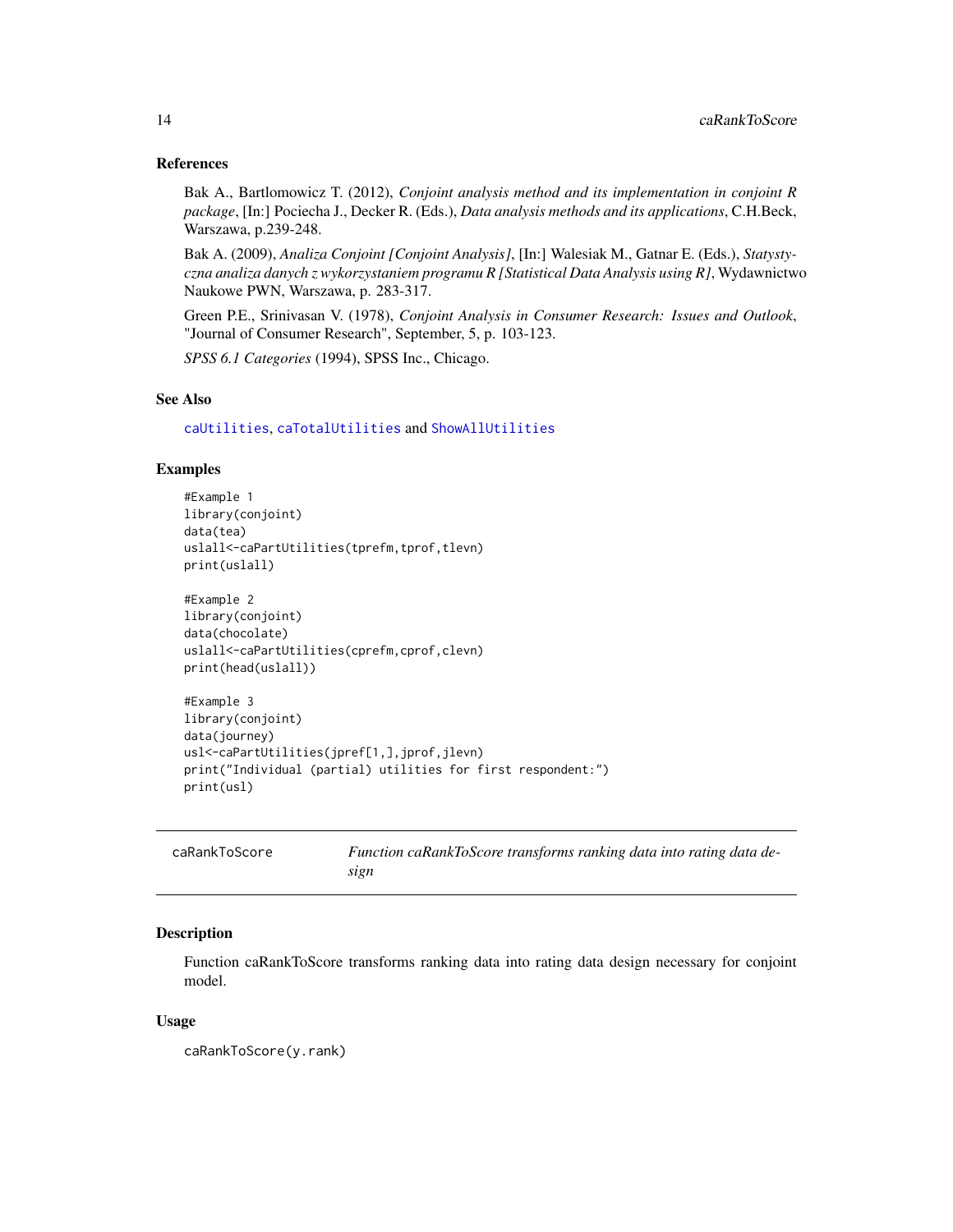#### <span id="page-14-0"></span>Arguments

y.rank matrix of preferences in ranking format

#### Author(s)

Andrzej Bak <andrzej.bak@ue.wroc.pl>,

Tomasz Bartlomowicz <tomasz.bartlomowicz@ue.wroc.pl>

Department of Econometrics and Computer Science, Wroclaw University of Economics, Poland <http://keii.ue.wroc.pl/conjoint>

#### References

Bak A., Bartlomowicz T. (2012), *Conjoint analysis method and its implementation in conjoint R package*, [In:] Pociecha J., Decker R. (Eds.), *Data analysis methods and its applications*, C.H.Beck, Warszawa, p.239-248.

Bak A. (2009), *Analiza Conjoint [Conjoint Analysis]*, [In:] Walesiak M., Gatnar E. (Eds.), *Statystyczna analiza danych z wykorzystaniem programu R [Statistical Data Analysis using R]*, Wydawnictwo Naukowe PWN, Warszawa, p. 283-317.

Green P.E., Srinivasan V. (1978), *Conjoint Analysis in Consumer Research: Issues and Outlook*, "Journal of Consumer Research", September, 5, p. 103-123.

*SPSS 6.1 Categories* (1994), SPSS Inc., Chicago.

#### Examples

```
#Example 1
library(conjoint)
data(ice)
print(ilevn)
print(iprof)
print(ipref)
preferences<-caRankToScore(ipref)
print(preferences)
Conjoint(preferences, iprof, ilevn)
```
<span id="page-14-1"></span>caRecreatedDesign *Function caRecreatedDesign reconstructs factorial design*

# Description

Function caRecreatedDesign reconstructs the factorial design on the basis of arguments in the form of: a vector of variables (attributes) names, a vector of the number of variables' levels, a vector of variable level names and the list of numbers of the reconstructed profiles.

#### Usage

caRecreatedDesign(attr.names,lev.numbers,z,prof.numbers)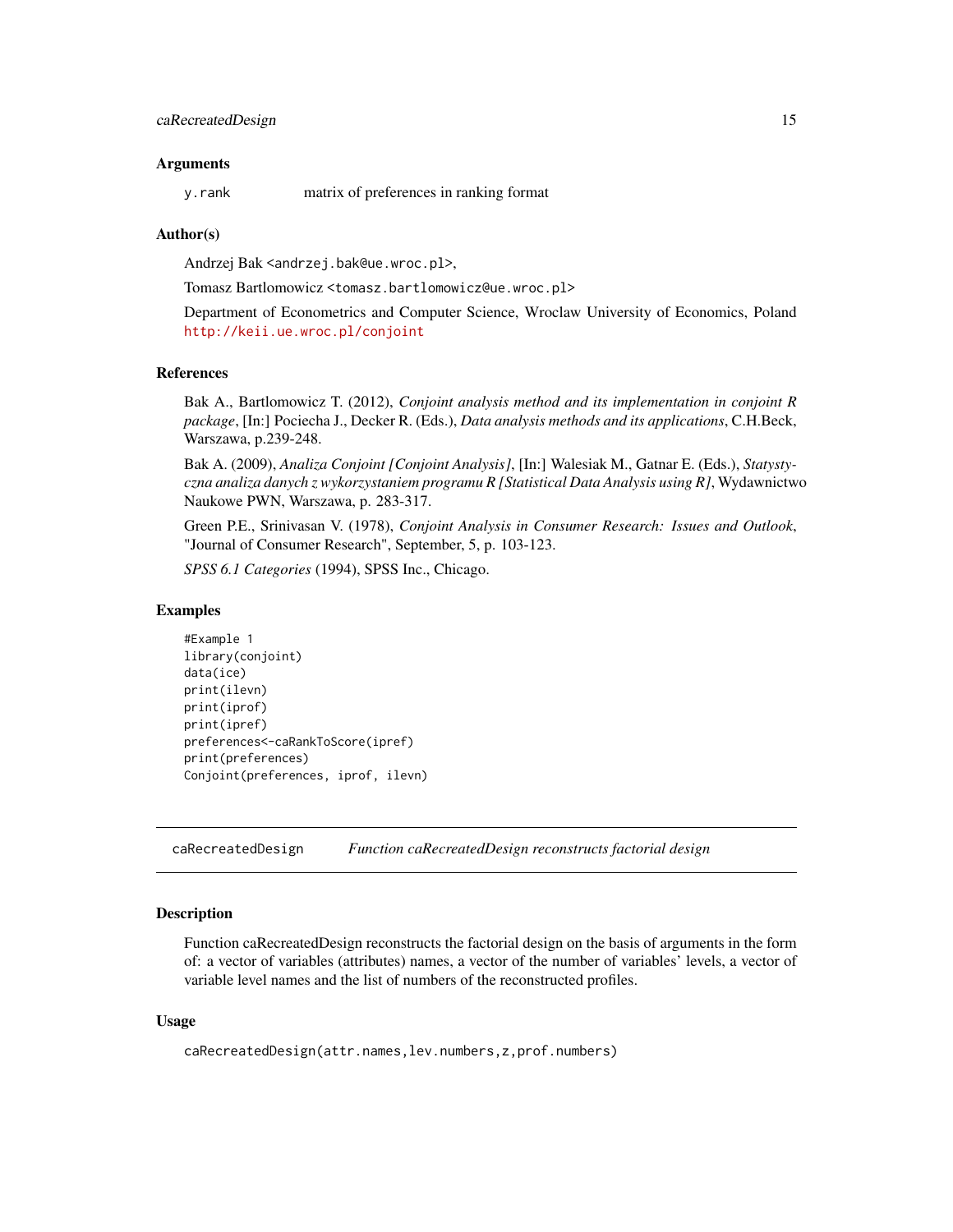# <span id="page-15-0"></span>Arguments

| attr.names   | a vector of variables (attributes) names      |
|--------------|-----------------------------------------------|
| lev.numbers  | a vector of the number of variables' levels   |
| z            | a vector of variable level names              |
| prof.numbers | list of numbers of the reconstructed profiles |

#### Author(s)

Andrzej Bak <andrzej.bak@ue.wroc.pl>,

Tomasz Bartlomowicz <tomasz.bartlomowicz@ue.wroc.pl>

Department of Econometrics and Computer Science, Wroclaw University of Economics, Poland <http://keii.ue.wroc.pl/conjoint>

# References

Bak A., Bartlomowicz T. (2012), *Conjoint analysis method and its implementation in conjoint R package*, [In:] Pociecha J., Decker R. (Eds.), *Data analysis methods and its applications*, C.H.Beck, Warszawa, p.239-248.

Bak A. (2009), *Analiza Conjoint [Conjoint Analysis]*, [In:] Walesiak M., Gatnar E. (Eds.), *Statystyczna analiza danych z wykorzystaniem programu R [Statistical Data Analysis using R]*, Wydawnictwo Naukowe PWN, Warszawa, p. 283-317.

Green P.E., Srinivasan V. (1978), *Conjoint Analysis in Consumer Research: Issues and Outlook*, "Journal of Consumer Research", September, 5, p. 103-123.

*SPSS 6.1 Categories* (1994), SPSS Inc., Chicago.

#### See Also

[caFactorialDesign](#page-4-1) and [caEncodedDesign](#page-2-1)

```
#Example 1
library(conjoint)
attrNames<-c("price","variety","kind","aroma")
levNumbers<-c(3,3,3,2)
z<-c("low","medium","high","black","green","red","bags","granulated","leafy","yes","no")
profNumbers<-c(3,4,14,20,27,29,33,35,39,43,46,50,51)
design<-caRecreatedDesign(attrNames,levNumbers,z,profNumbers)
print(design)
write.csv2(design$dnumbers,file="design_numbers.csv",row.names=FALSE)
write.csv2(design$dnames,file="design_names.csv",row.names=FALSE)
```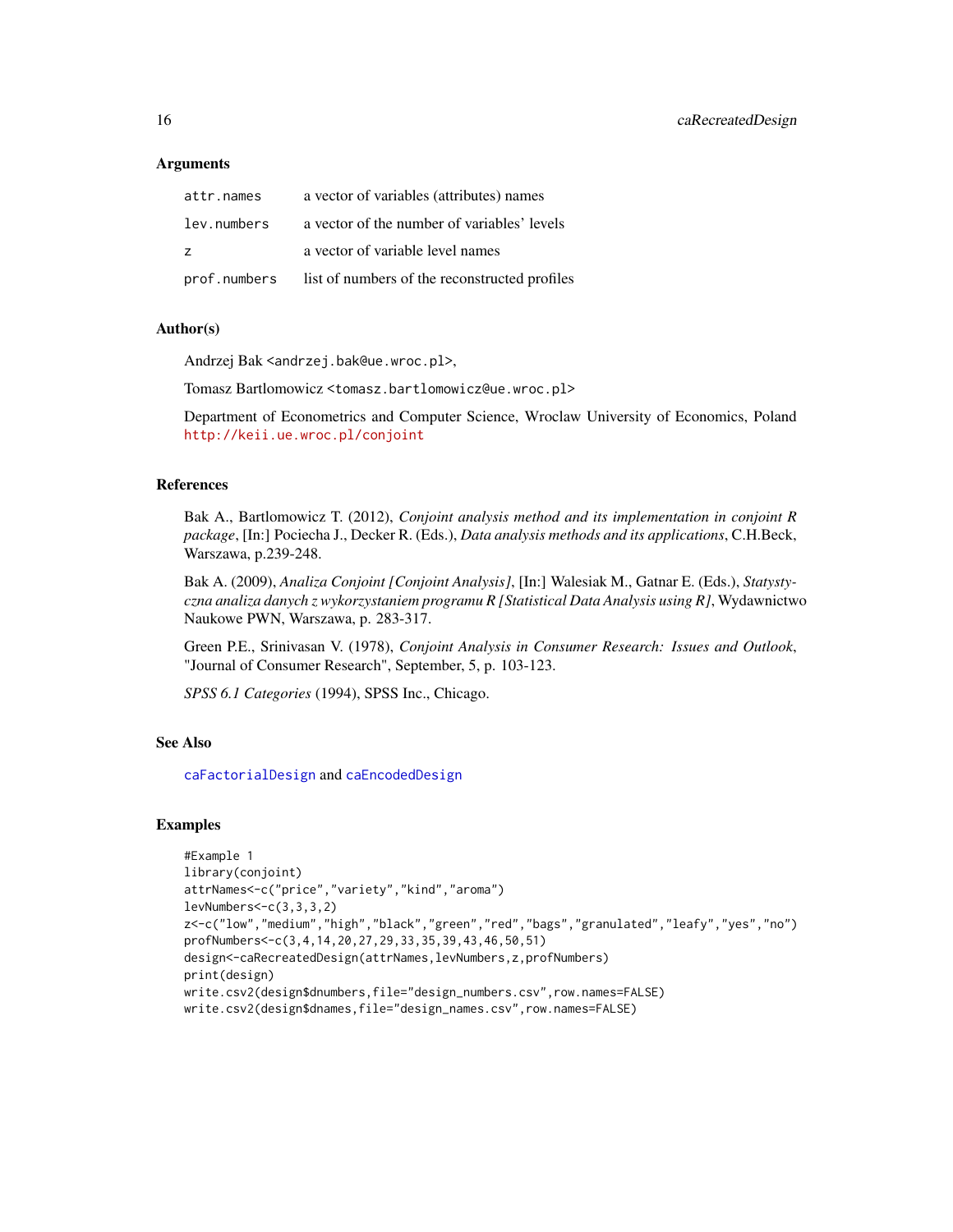<span id="page-16-0"></span>

#### **Description**

Function caSegmentation divides respondents on n clusters (segments) using *k*-means method (function kmeans, package stats). There are two data sets used - matrix or vector of preferences and matrix of profiles.

#### Usage

caSegmentation(y, x, c)

#### Arguments

| <b>V</b> | matrix of preferences                              |
|----------|----------------------------------------------------|
| $\times$ | matrix of profiles                                 |
| C        | number of clusters (optional), default value $c=2$ |

#### Author(s)

Andrzej Bak <andrzej.bak@ue.wroc.pl>,

Tomasz Bartlomowicz <tomasz.bartlomowicz@ue.wroc.pl>

Department of Econometrics and Computer Science, Wroclaw University of Economics, Poland <http://keii.ue.wroc.pl/conjoint>

# References

Bak A., Bartlomowicz T. (2012), *Conjoint analysis method and its implementation in conjoint R package*, [In:] Pociecha J., Decker R. (Eds.), *Data analysis methods and its applications*, C.H.Beck, Warszawa, p.239-248.

Bak A. (2009), *Analiza Conjoint [Conjoint Analysis]*, [In:] Walesiak M., Gatnar E. (Eds.), *Statystyczna analiza danych z wykorzystaniem programu R [Statistical Data Analysis using R]*, Wydawnictwo Naukowe PWN, Warszawa, p. 283-317.

Green P.E., Srinivasan V. (1978), *Conjoint Analysis in Consumer Research: Issues and Outlook*, "Journal of Consumer Research", September, 5, p. 103-123.

*SPSS 6.1 Categories* (1994), SPSS Inc., Chicago.

```
#Example 1
library(conjoint)
require(fpc)
data(tea)
segments<-caSegmentation(tprefm,tprof)
print(segments$seg)
```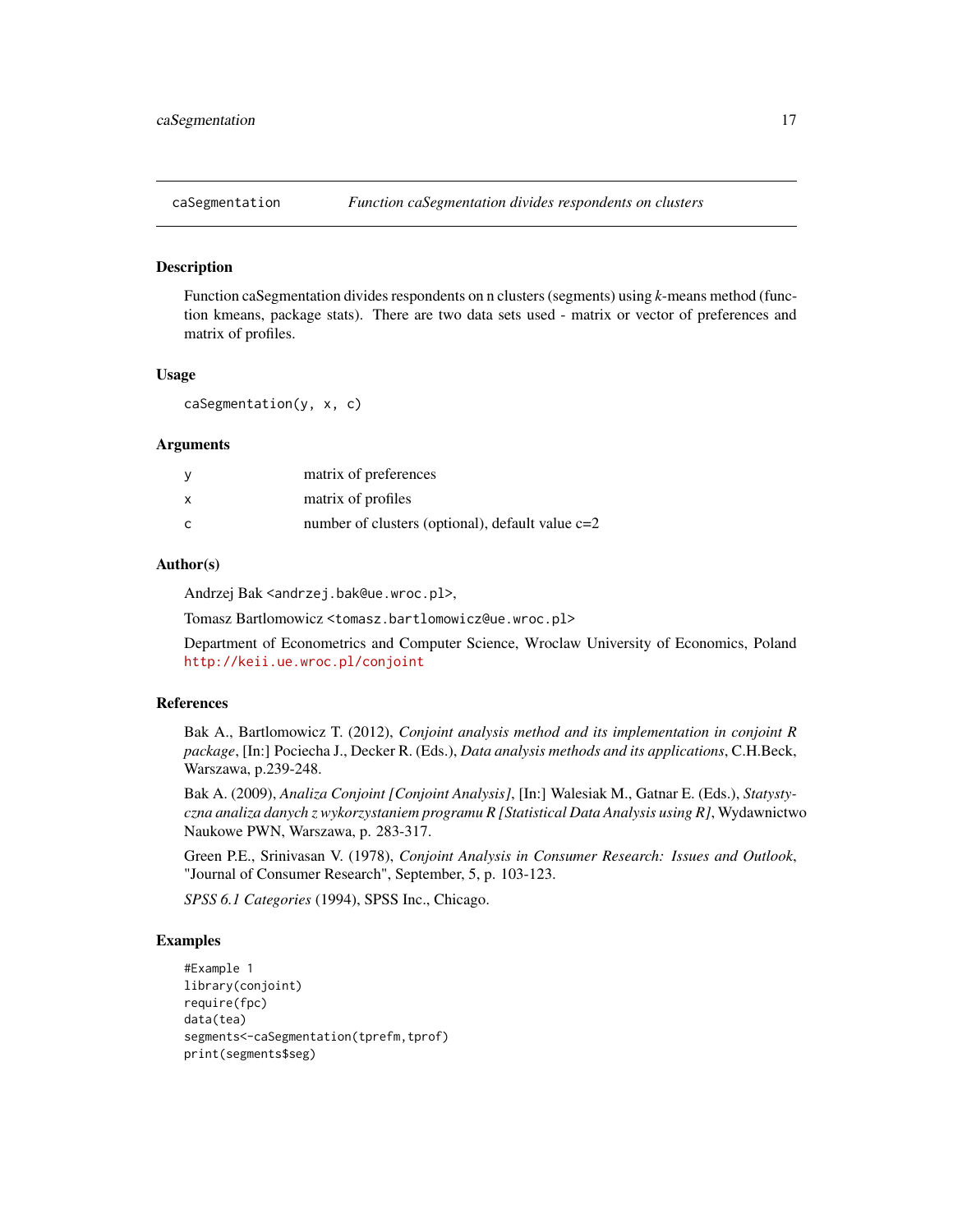```
plotcluster(segments$util,segments$sclu)
#Example 2
library(conjoint)
require(fpc)
data(tea)
segments<-caSegmentation(tpref,tprof,3)
print(segments$seg)
plotcluster(segments$util,segments$sclu)
#example 3
library(conjoint)
require(fpc)
require(broom)
require(ggplot2)
data(tea)
segments<-caSegmentation(tprefm,tprof,3)
dcf<-discrcoord(segments$util,segments$sclu)
assignments<-augment(segments$segm,dcf$proj[,1:2])
ggplot(assignments)+geom_point(aes(x=X1,y=X2,color= .cluster))+labs(color="Cluster Assignment",
title="K-Means Clustering Results")
#Example 4
library(conjoint)
require(ggfortify)
data(tea)
segments<-caSegmentation(tpref,tprof,3)
print(segments$seg)
util<-as.data.frame(segments$util)
set.seed(123)
ggplot2::autoplot(kmeans(util,3),data=util,label=TRUE,label.size=4,frame=TRUE)
#Example 5
#library(conjoint)
#require(ggfortify)
#require(cluster)
#data(tea)
#segments<-caSegmentation(tpref,tprof,3)
#print(segments$seg)
#util<-as.data.frame(segments$util)
#ggplot2::autoplot(pam(util,3),label=TRUE,label.size=4,frame=TRUE,frame.type='norm')
```
<span id="page-17-1"></span>

| caTotalUtilities | Function caTotalUtilities calculates matrix of theoreticall total utili- |
|------------------|--------------------------------------------------------------------------|
|                  | ties                                                                     |

# **Description**

Function caTotalUtilities calculates matrix of theoreticall total utilities for respondents. Function returns matrix of total utilities for all profiles.

<span id="page-17-0"></span>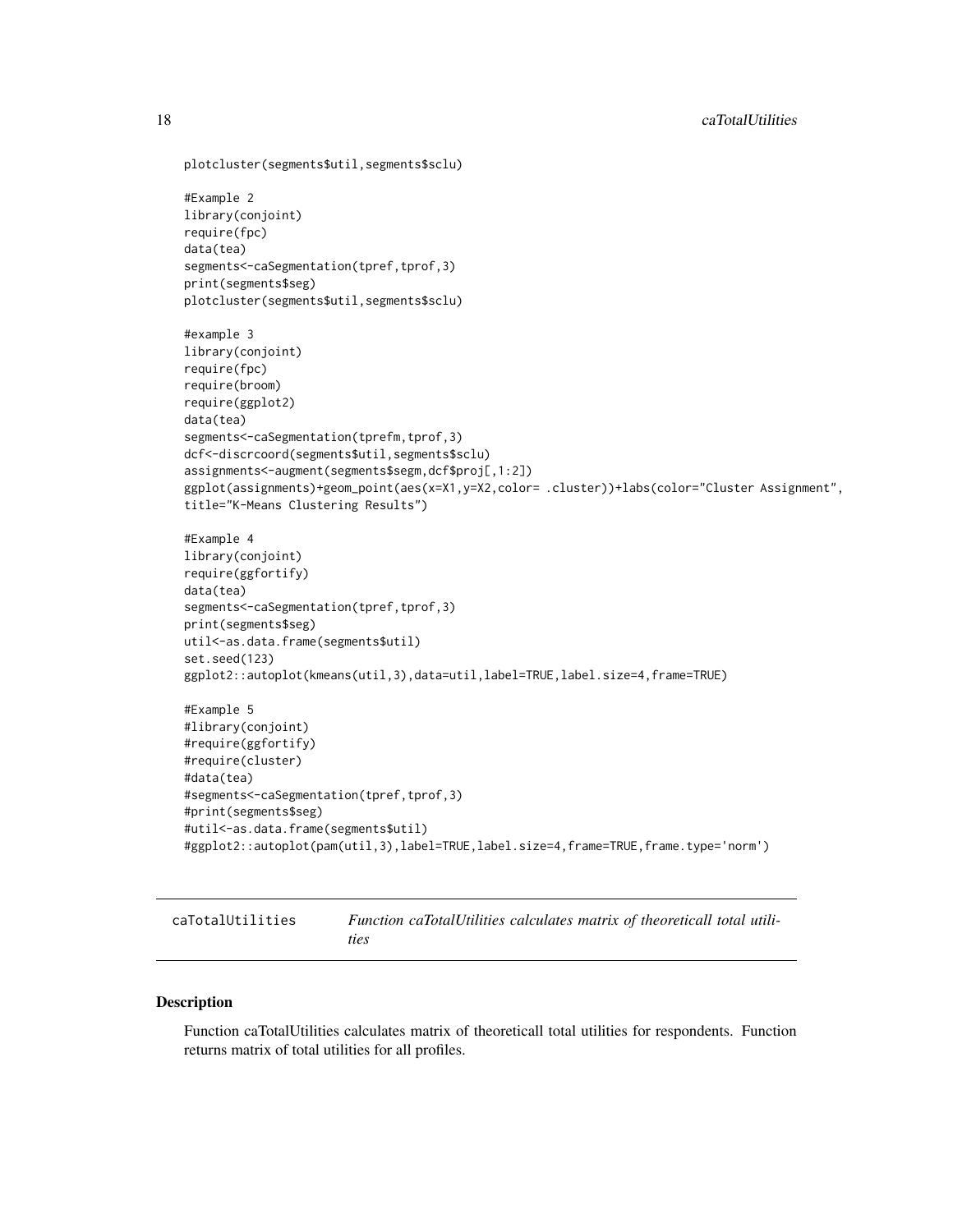# <span id="page-18-0"></span>caTotalUtilities 19

#### Usage

caTotalUtilities(y, x)

#### Arguments

| у | matrix of preferences |
|---|-----------------------|
| X | matrix of profiles    |

# Author(s)

Andrzej Bak <andrzej.bak@ue.wroc.pl>,

Tomasz Bartlomowicz <tomasz.bartlomowicz@ue.wroc.pl>

Department of Econometrics and Computer Science, Wroclaw University of Economics, Poland <http://keii.ue.wroc.pl/conjoint>

# References

Bak A., Bartlomowicz T. (2012), *Conjoint analysis method and its implementation in conjoint R package*, [In:] Pociecha J., Decker R. (Eds.), *Data analysis methods and its applications*, C.H.Beck, Warszawa, p.239-248.

Bak A. (2009), *Analiza Conjoint [Conjoint Analysis]*, [In:] Walesiak M., Gatnar E. (Eds.), *Statystyczna analiza danych z wykorzystaniem programu R [Statistical Data Analysis using R]*, Wydawnictwo Naukowe PWN, Warszawa, p. 283-317.

Green P.E., Srinivasan V. (1978), *Conjoint Analysis in Consumer Research: Issues and Outlook*, "Journal of Consumer Research", September, 5, p. 103-123.

*SPSS 6.1 Categories* (1994), SPSS Inc., Chicago.

# See Also

[caUtilities](#page-19-1), [caPartUtilities](#page-12-1) and [ShowAllUtilities](#page-28-1)

#### Examples

```
#Example 1
library(conjoint)
data(tea)
uslall<-caTotalUtilities(tprefm,tprof)
print(uslall)
```
#Example 2 library(conjoint) data(chocolate) uslall<-caTotalUtilities(cprefm,cprof) print(uslall)

#Example 3 library(conjoint) data(journey)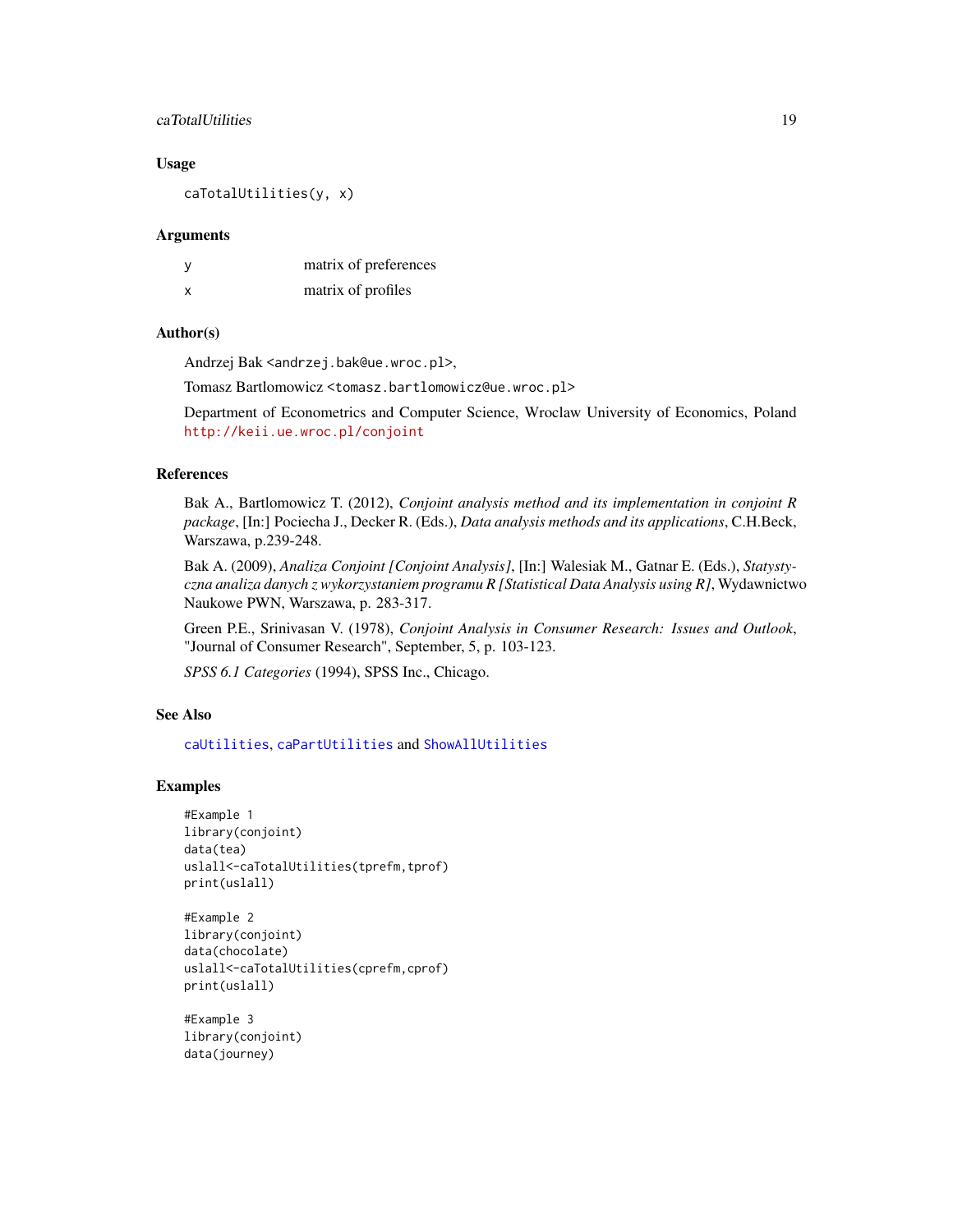#### 20 caUtilities and the contract of the contract of the contract of the contract of the contract of the contract of the contract of the contract of the contract of the contract of the contract of the contract of the contrac

```
usl<-caTotalUtilities(jpref[1,],jprof)
print("Individual (total) utilities for first respondent:")
print(usl)
```
<span id="page-19-1"></span>caUtilities *Function caUtilities calculates utilities of levels of atrtributes*

# Description

Function caUtilities calculates utilities of attribute's levels. Function returns vector of utilities.

#### Usage

caUtilities(y,x,z)

#### Arguments

| - V            | matrix of preferences  |
|----------------|------------------------|
| X              | matrix of profiles     |
| $\overline{z}$ | matrix of levels names |

# Author(s)

Andrzej Bak <andrzej.bak@ue.wroc.pl>,

Tomasz Bartlomowicz <tomasz.bartlomowicz@ue.wroc.pl>

Department of Econometrics and Computer Science, Wroclaw University of Economics, Poland <http://keii.ue.wroc.pl/conjoint>

#### References

Bak A., Bartlomowicz T. (2012), *Conjoint analysis method and its implementation in conjoint R package*, [In:] Pociecha J., Decker R. (Eds.), *Data analysis methods and its applications*, C.H.Beck, Warszawa, p.239-248.

Bak A. (2009), *Analiza Conjoint [Conjoint Analysis]*, [In:] Walesiak M., Gatnar E. (Eds.), *Statystyczna analiza danych z wykorzystaniem programu R [Statistical Data Analysis using R]*, Wydawnictwo Naukowe PWN, Warszawa, p. 283-317.

Green P.E., Srinivasan V. (1978), *Conjoint Analysis in Consumer Research: Issues and Outlook*, "Journal of Consumer Research", September, 5, p. 103-123.

*SPSS 6.1 Categories* (1994), SPSS Inc., Chicago.

# See Also

[caPartUtilities](#page-12-1) and [caTotalUtilities](#page-17-1)

<span id="page-19-0"></span>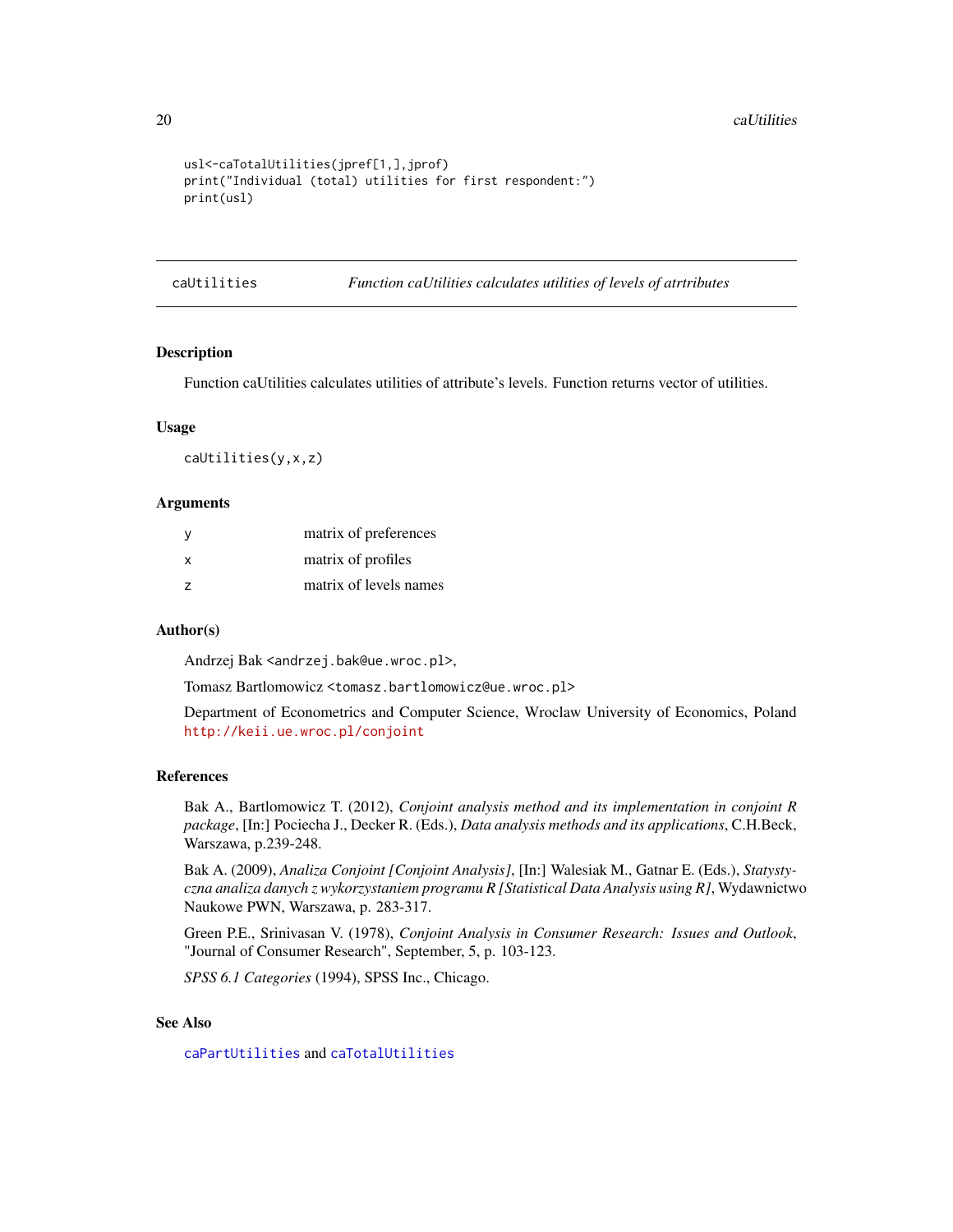#### <span id="page-20-0"></span>chocolate 21

# Examples

```
#Example 1
library(conjoint)
data(tea)
uslall<-caUtilities(tprefm,tprof,tlevn)
print(uslall)
#Example 2
library(conjoint)
data(chocolate)
uslall<-caUtilities(cprefm,cprof,clevn)
print(uslall)
#Example 3
library(conjoint)
data(journey)
usl<-caUtilities(jpref[1,],jprof,jlevn)
print("Individual utilities for first respondent:")
print(usl)
```
chocolate *Sample data for conjoint analysis*

# Description

Sample data in score mode. Rating (score) data does not need any conversion. Data collected in the survey conducted by W. Nowak in 2000.

# Usage

```
data(chocolate)
cpref
cprefm
cprof
clevn
csimp
```
#### Format

cpref Vector of preferences (length 1392).

cprefm Matrix of preferences (87 respondents and 16 profiles).

cprof Matrix of profiles (5 attributes and 16 profiles).

clevn Character vector of names for the attributes' levels.

csimp Matrix of simulation profiles.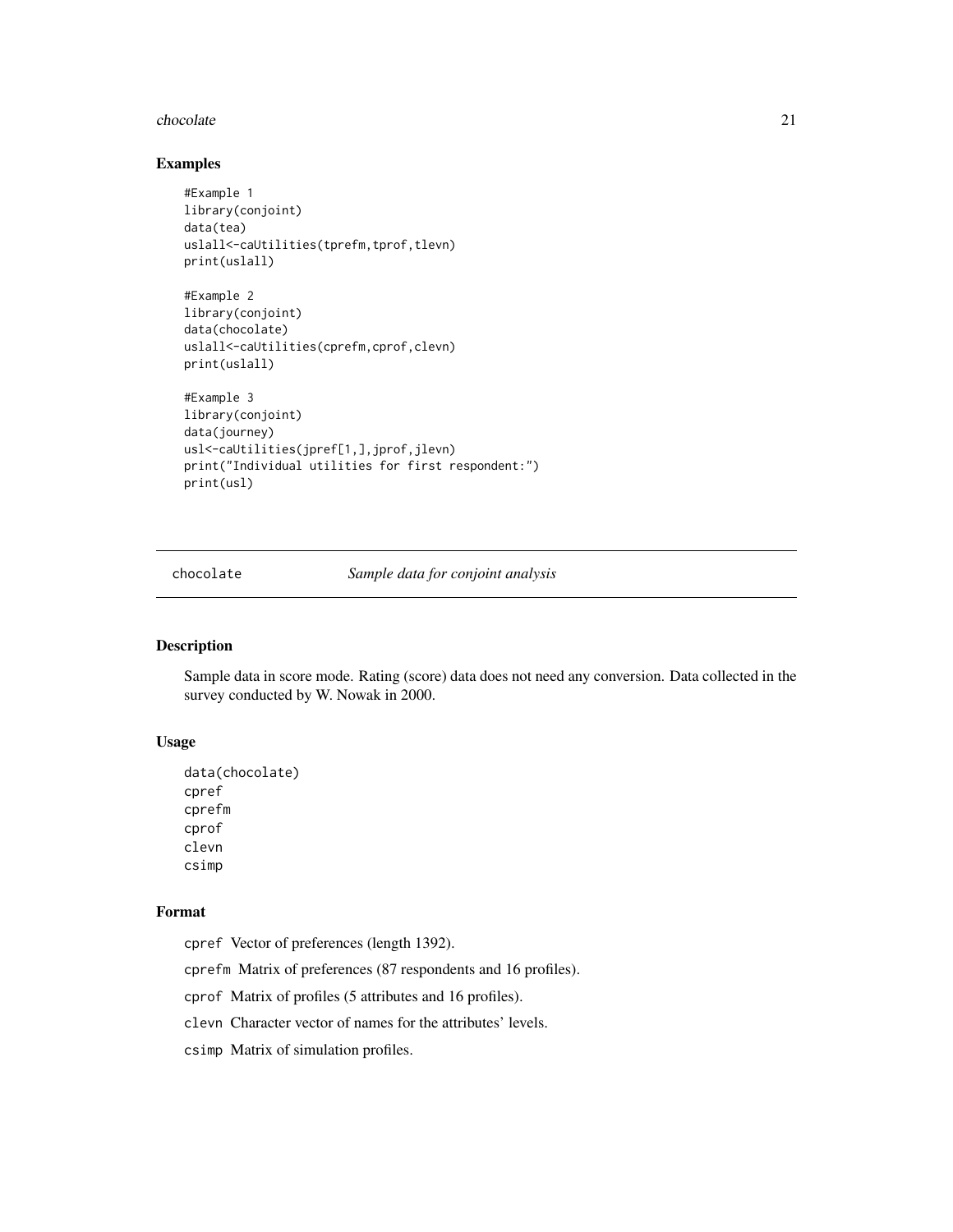<span id="page-21-0"></span>22 Conjoint

# Examples

```
library(conjoint)
data(chocolate)
print(cprefm)
print(cprof)
print(clevn)
print(csimp)
```
<span id="page-21-1"></span>Conjoint *Function Conjoint sums up the main results of conjoint analysis*

#### Description

Function Conjoint is a combination of following conjoint pakage's functions: [caPartUtilities](#page-12-1), [caUtilities](#page-19-1) and [caImportance](#page-6-1). Therefore it sums up the main results of conjoint analysis. Function Conjoint returns matrix of partial utilities for levels of variables for respondents, vector of utilities for attribute's levels and vector of percentage attributes' importance with corresponding chart (barplot). The sum of importance should be 100

# Usage

Conjoint(y, x, z, y.type)

# Arguments

| V      | matrix of preferences                                                                                                                                        |
|--------|--------------------------------------------------------------------------------------------------------------------------------------------------------------|
| X      | matrix of profiles                                                                                                                                           |
| z      | matrix of levels names                                                                                                                                       |
| y.type | type of data preferences (possible values: "score" for preferences as rating data,<br>"rank" for preferences as ranking data; default value: y.type="score") |

# Author(s)

Andrzej Bak <andrzej.bak@ue.wroc.pl>,

Tomasz Bartlomowicz <tomasz.bartlomowicz@ue.wroc.pl>

Department of Econometrics and Computer Science, Wroclaw University of Economics, Poland <http://keii.ue.wroc.pl/conjoint>

# References

Bak A., Bartlomowicz T. (2012), *Conjoint analysis method and its implementation in conjoint R package*, [In:] Pociecha J., Decker R. (Eds.), *Data analysis methods and its applications*, C.H.Beck, Warszawa, p.239-248.

Bak A. (2009), *Analiza Conjoint [Conjoint Analysis]*, [In:] Walesiak M., Gatnar E. (Eds.), *Statystyczna analiza danych z wykorzystaniem programu R [Statistical Data Analysis using R]*, Wydawnictwo Naukowe PWN, Warszawa, p. 283-317.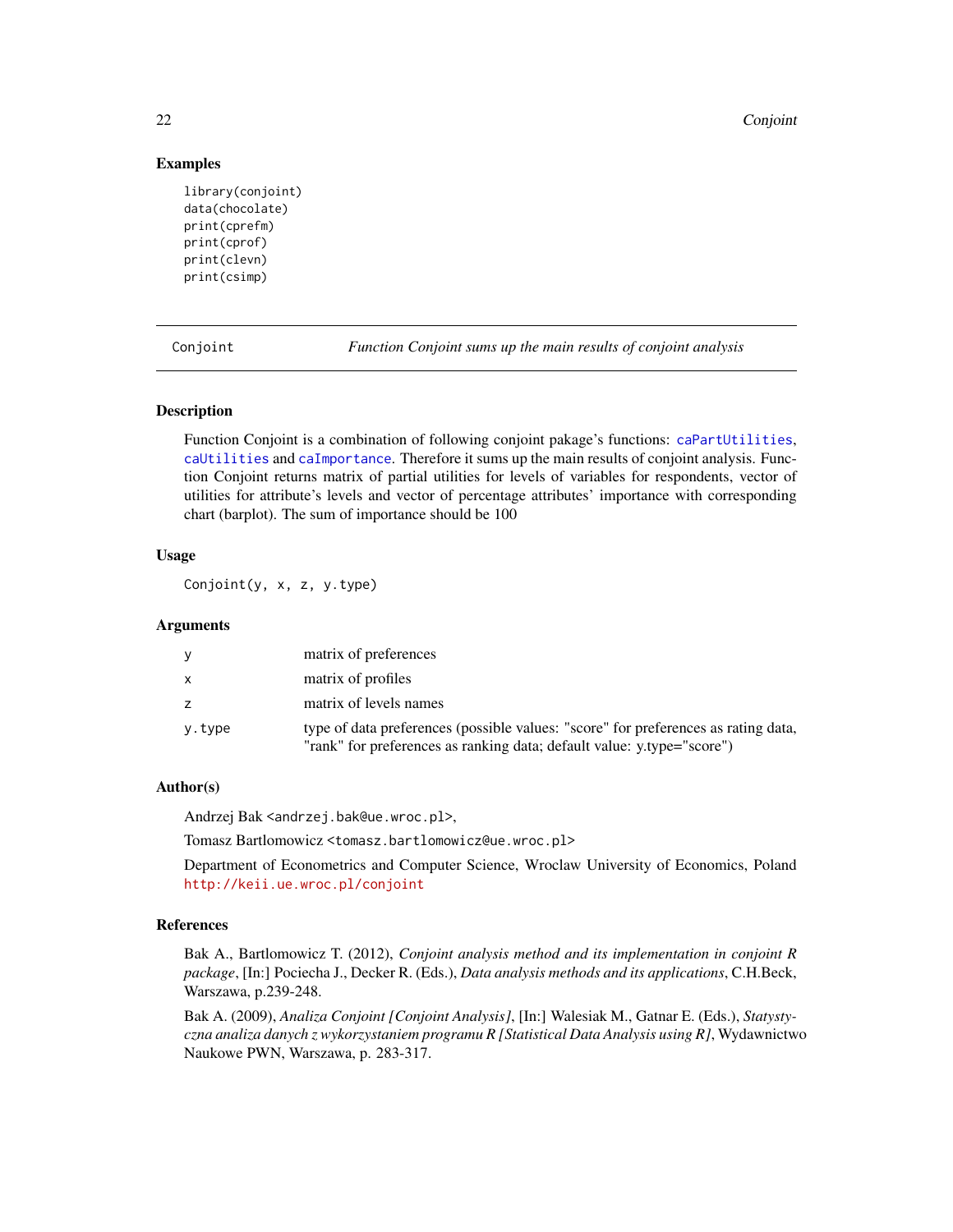#### <span id="page-22-0"></span>Conjoint 23

Green P.E., Srinivasan V. (1978), *Conjoint Analysis in Consumer Research: Issues and Outlook*, "Journal of Consumer Research", September, 5, p. 103-123.

*SPSS 6.1 Categories* (1994), SPSS Inc., Chicago.

## See Also

[caImportance](#page-6-1), [caPartUtilities](#page-12-1) and [caUtilities](#page-19-1)

```
#Example 1
library(conjoint)
data(ice)
print("Preferences of all respondents (preferences as ranking data):")
Conjoint(ipref,iprof,ilevn,y.type="rank")
#Example 2
library(conjoint)
data(ice)
ipref=caRankToScore(ipref)
print("Preferences of all respondents (preferences converted into rating data):")
Conjoint(ipref,iprof,ilevn,y.type="score")
#Example 3
library(conjoint)
data(journey)
print("Preferences of all respondents (preferences as default - rating data):")
Conjoint(jpref,jprof,jlevn)
#Example 4
library(conjoint)
data(tea)
print("Preferences of all respondents (preferences as rating data):")
Conjoint(tprefm,tprof,tlevn,y.type="score")
#Example 5
library(conjoint)
data(tea)
print("Preferences of first respondent (preferences as default - rating data):")
Conjoint(tprefm[1,],tprof,tlevn)
#Example 6
library(conjoint)
data(tea)
print("Preferences of group of 5 respondents (preferences as rating data):")
Conjoint(tprefm[11:15,],tprof,tlevn,y.type="score")
```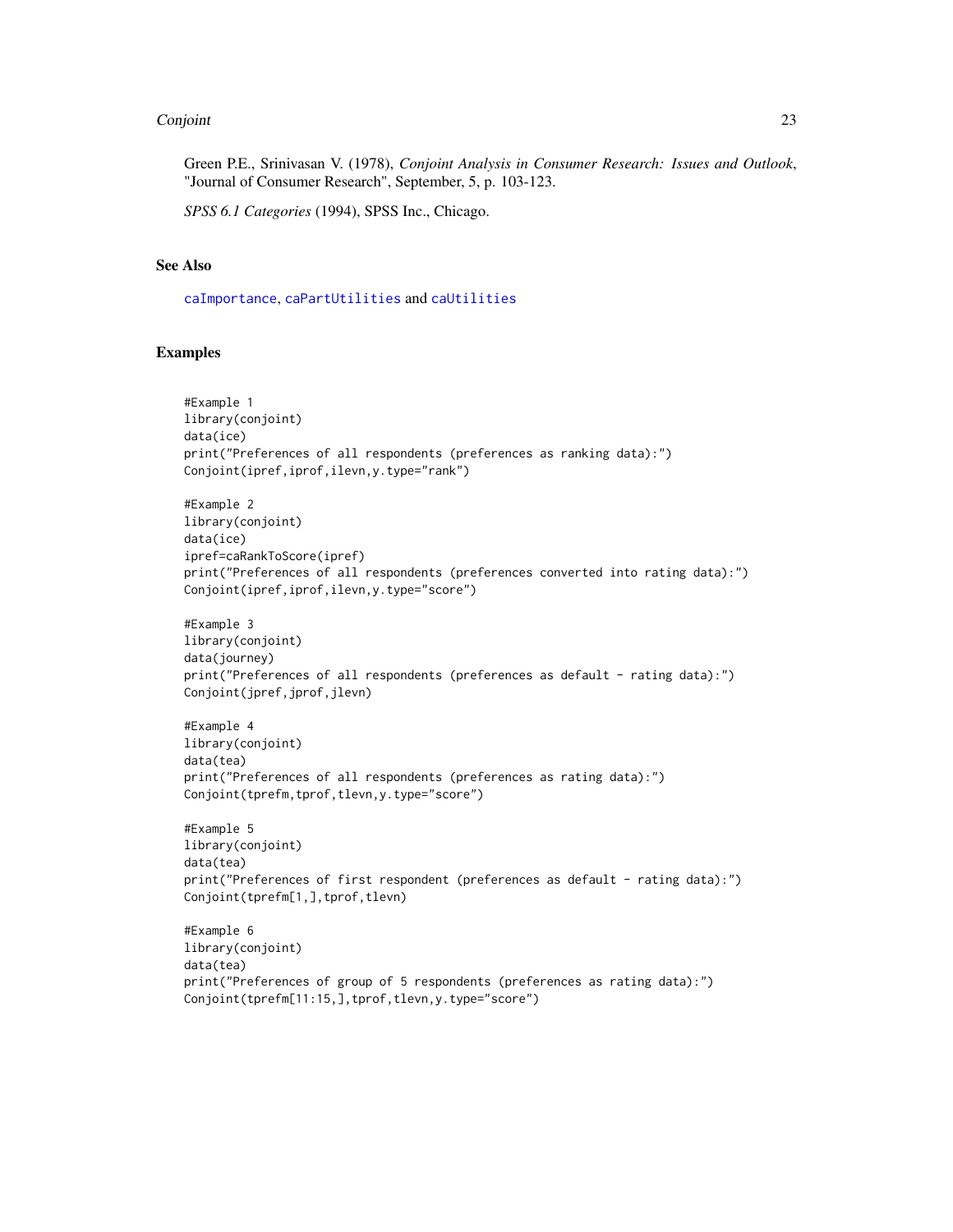<span id="page-23-0"></span>

# Description

Sample data in score mode. Rating (score) data does not need any conversion. Data collected in the survey conducted by W. Nowak in 2000.

#### Usage

```
data(czekolada)
czpref
czprefm
czprof
czlevn
czsimp
```
# Format

czpref Vector of preferences (length 1392). czprefm Matrix of preferences (87 respondents and 16 profiles). czprof Matrix of profiles (5 attributes and 16 profiles). czlevn Character vector of names for the attributes' levels. czsimp Matrix of simulation profiles.

# Examples

```
library(conjoint)
data(czekolada)
print(czprefm)
print(czprof)
print(czlevn)
print(czsimp)
```
herbata *Sample data for conjoint analysis*

# Description

Sample data in score mode. Rating (score) data does not need any conversion. Data collected in the survey conducted by M. Baran in 2007.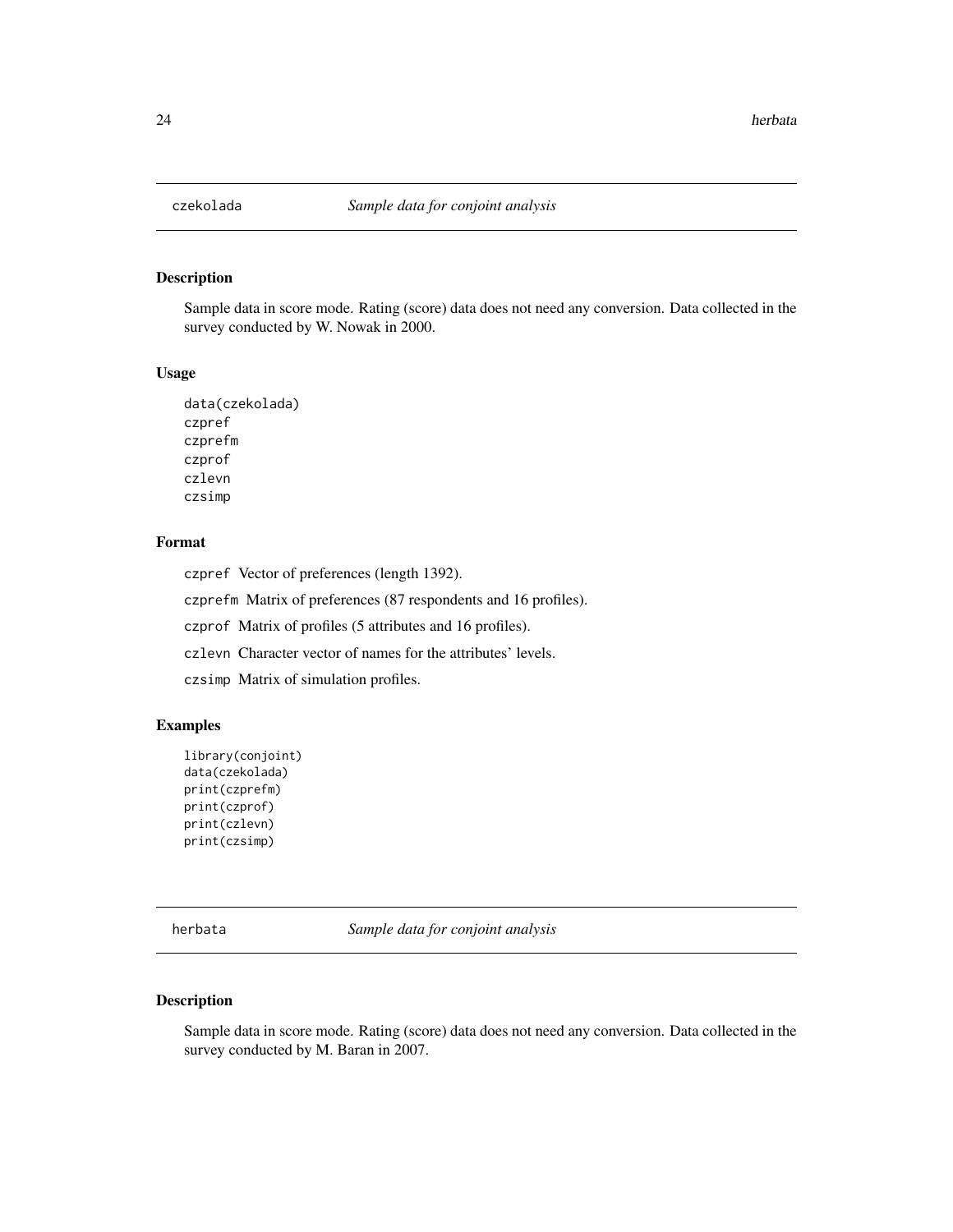<span id="page-24-0"></span>ice 25

# Usage

```
data(herbata)
hpref
hprefm
hprof
hlevn
hsimp
```
# Format

hpref Vector of preferences (length 1300).

hprefm Matrix of preferences (100 respondents and 13 profiles).

hprof Matrix of profiles (4 attributes and 13 profiles).

hlevn Character vector of names for the attributes' levels.

hsimp Matrix of simulation profiles.

# Examples

```
library(conjoint)
data(herbata)
print(hprefm)
print(hprof)
print(hlevn)
print(hsimp)
```
ice *Sample data for conjoint analysis*

# Description

Sample artificial data in rank mode. Ranking (rank) data needs conversion into rating (score) data.

# Usage

data(ice) ipref iprof ilevn

# Format

ipref Matrix of preferences (6 respondents and 9 profiles).

iprof Matrix of profiles (4 attributes and 9 profiles).

ilevn Character vector of names for the attributes' levels.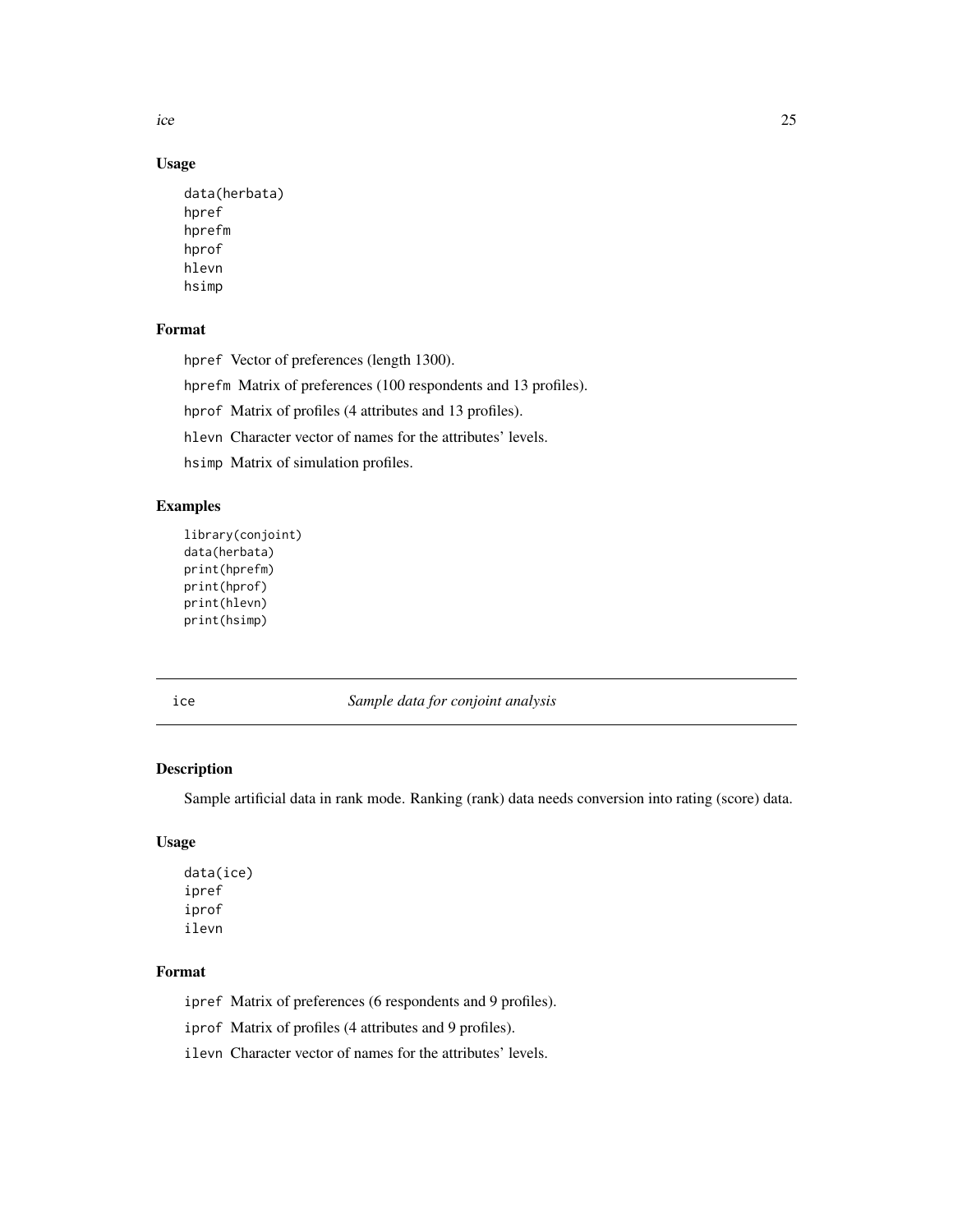26 journey and the set of the set of the set of the set of the set of the set of the set of the set of the set of the set of the set of the set of the set of the set of the set of the set of the set of the set of the set o

# Examples

```
library(conjoint)
data(ice)
print(iprof)
print(ipref)
print(ilevn)
```
journey *Sample data for conjoint analysis*

# Description

Sample data in score mode. Rating (score) data does not need any conversion. Data collected in the survey conducted by M. Gordzicz in 2015/2016.

# Usage

```
data(journey)
jpref
jprof
jlevn
jsimp
```
# Format

|  |  | jpref Matrix of preferences (306 respondents and 14 profiles). |  |  |
|--|--|----------------------------------------------------------------|--|--|
|  |  |                                                                |  |  |

jprof Matrix of profiles (4 attributes and 14 profiles).

jlevn Character vector of names for the attributes' levels.

jsimp Matrix of simulation profiles.

```
library(conjoint)
data(journey)
print(jpref)
print(jprof)
print(jlevn)
print(jsimp)
```
<span id="page-25-0"></span>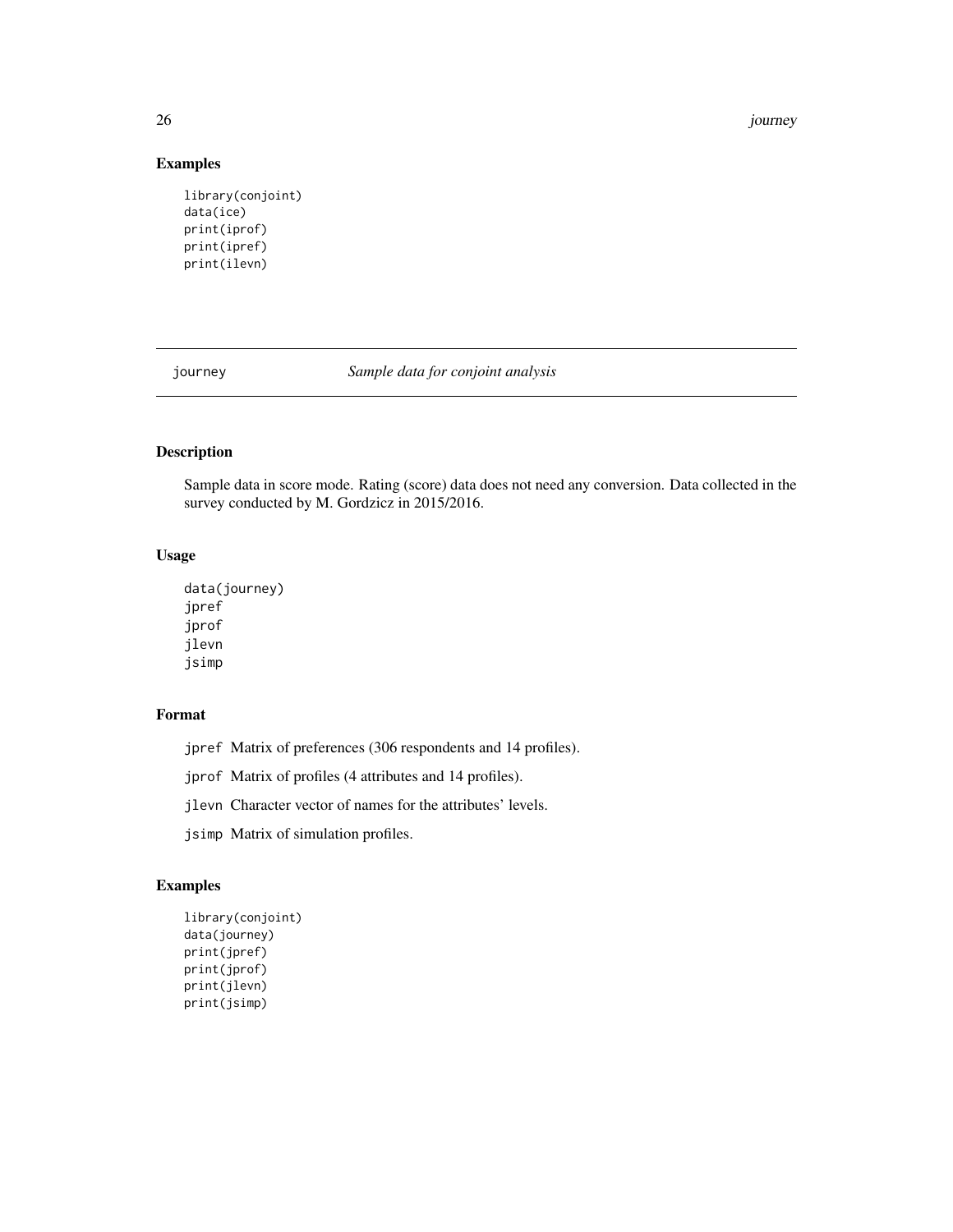<span id="page-26-0"></span>

# Description

Sample artificial data in rank mode. Ranking (rank) data needs conversion into rating (score) data.

# Usage

data(lody) lpref lprof llevn

# Format

lpref Matrix of preferences (6 respondents and 9 profiles). lprof Matrix of profiles (4 attributes and 9 profiles). llevn Character vector of names for the attributes' levels.

# Examples

```
library(conjoint)
data(lody)
print(lprof)
print(lpref)
print(llevn)
```
plyty *Sample data for conjoint analysis*

# Description

Sample artificial data in score mode. Rating (score) data does not need any conversion.

# Usage

```
data(plyty)
ppref
pprof
plevn
```
# Format

ppref Matrix of preferences (6 respondents and 8 profiles).

pprof Matrix of profiles (3 attributes and 8 profiles).

plevn Character vector of names for the attributes' levels.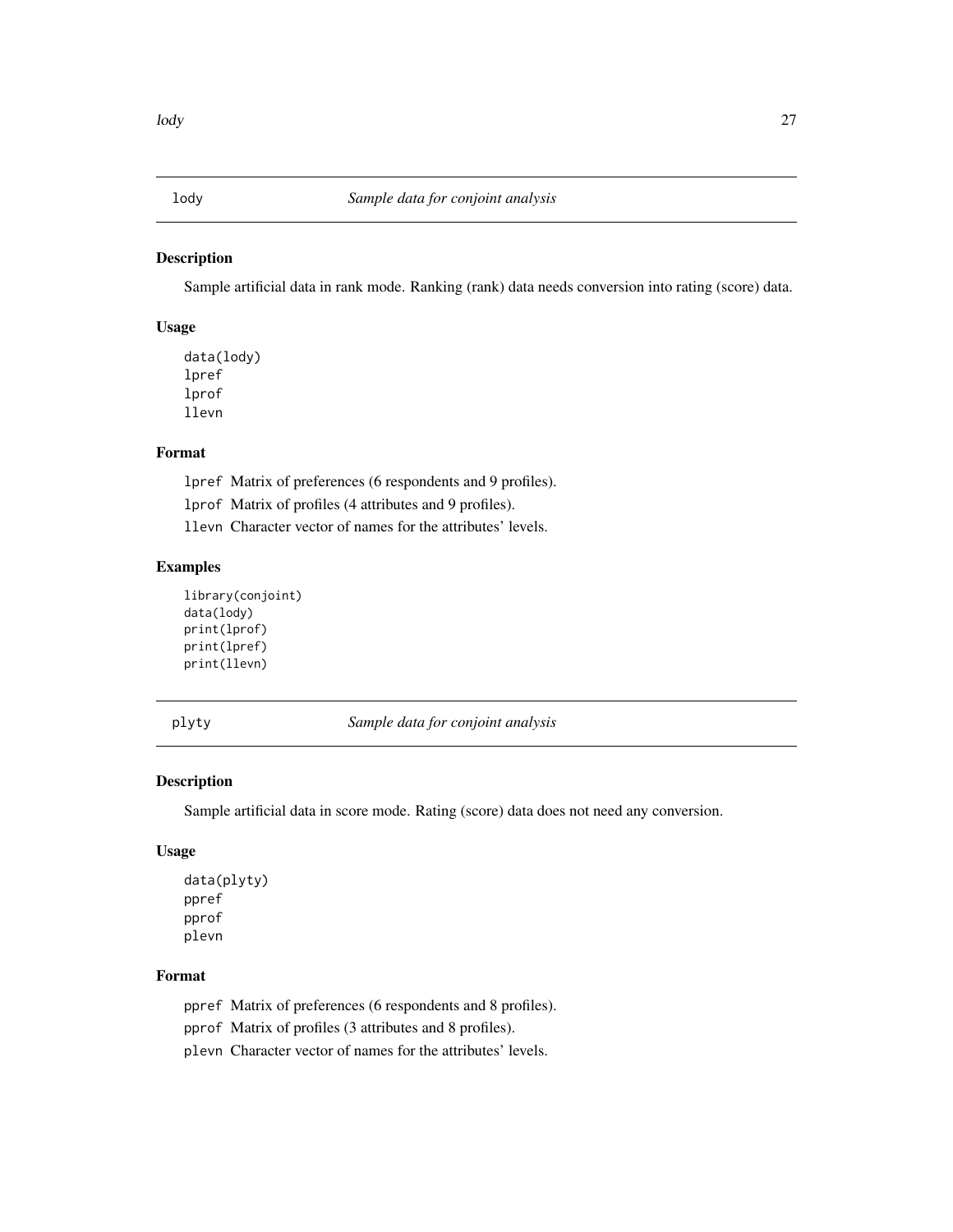# Examples

```
library(conjoint)
data(plyty)
print(pprof)
print(ppref)
print(plevn)
```
<span id="page-27-1"></span>ShowAllSimulations *Function ShowAllSimulations sums up the results of all simulation functions*

# Description

Function ShowAllSimulations sums up the results of all simulation functions. It's a combination of following conjoint pakage's functions: [caMaxUtility](#page-9-1), [caBTL](#page-1-1) and [caLogit](#page-8-1). Therefore it sums up the main results of simulation using conjoint analysis method. Function ShowAllSimulations returns three vectors of percentage participations using maximum utility, BTL and logit models. The sum of importance for every vector should be 100%.

# Usage

```
ShowAllSimulations(sym, y, x)
```
#### Arguments

| sym | matrix of simulation profiles |
|-----|-------------------------------|
| - V | matrix of preferences         |
| X   | matrix of profiles            |

#### Author(s)

Andrzej Bak <andrzej.bak@ue.wroc.pl>,

Tomasz Bartlomowicz <tomasz.bartlomowicz@ue.wroc.pl>

Department of Econometrics and Computer Science, Wroclaw University of Economics, Poland <http://keii.ue.wroc.pl/conjoint>

# References

Bak A., Bartlomowicz T. (2012), *Conjoint analysis method and its implementation in conjoint R package*, [In:] Pociecha J., Decker R. (Eds.), *Data analysis methods and its applications*, C.H.Beck, Warszawa, p.239-248.

Bak A. (2009), *Analiza Conjoint [Conjoint Analysis]*, [In:] Walesiak M., Gatnar E. (Eds.), *Statystyczna analiza danych z wykorzystaniem programu R [Statistical Data Analysis using R]*, Wydawnictwo Naukowe PWN, Warszawa, p. 283-317.

Green P.E., Srinivasan V. (1978), *Conjoint Analysis in Consumer Research: Issues and Outlook*, "Journal of Consumer Research", September, 5, p. 103-123.

*SPSS 6.1 Categories* (1994), SPSS Inc., Chicago.

<span id="page-27-0"></span>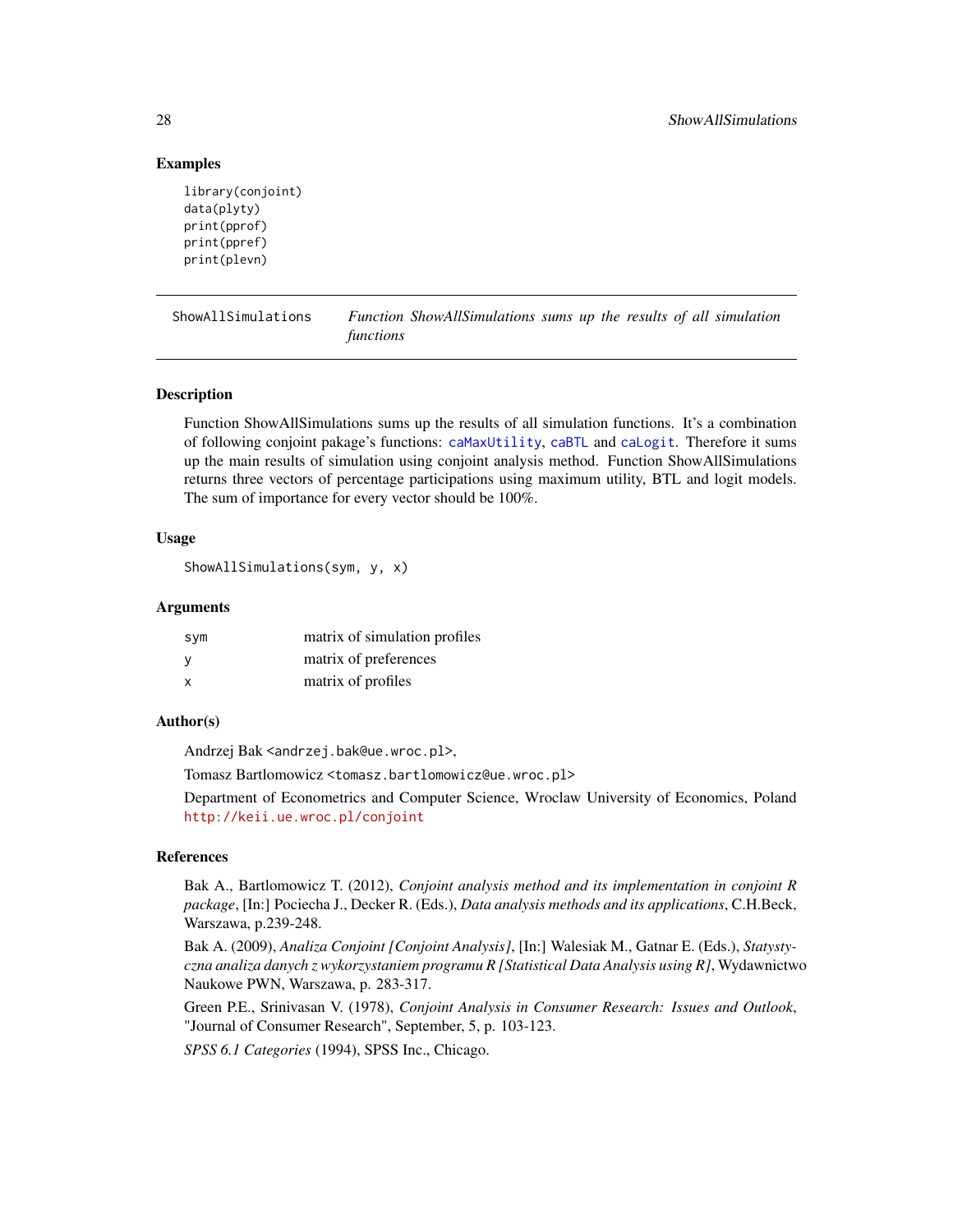# <span id="page-28-0"></span>ShowAllUtilities 29

# See Also

[caBTL](#page-1-1), [caLogit](#page-8-1) and [caMaxUtility](#page-9-1)

#### Examples

#Example 1 library(conjoint) data(tea) ShowAllSimulations(tsimp,tpref,tprof)

```
#Example 2
library(conjoint)
data(chocolate)
ShowAllSimulations(csimp,cpref,cprof)
```

```
#Example 3
#library(conjoint)
#data(journey)
#ShowAllSimulations(jsimp,jpref,jprof)
```
<span id="page-28-1"></span>ShowAllUtilities *Function ShowAllUtilities sums up all results of utility measures*

#### Description

Function ShowAllUtilities is a combination of following conjoint pakage's functions: [caPartUtilities](#page-12-1), [caTotalUtilities](#page-17-1), [caUtilities](#page-19-1) and [caImportance](#page-6-1). Function ShowAllUtilities returns: matrix of partial utilities (basic matrix of utilities with the intercept), matrix of total utilities for n profiles and all respondents, vector of utilities for attribute's levels and vector of percentage attributes' importance, with sum of importance. The sum of importance should be 100%.

# Usage

ShowAllUtilities(y, x, z)

#### Arguments

| - y            | matrix of preferences  |
|----------------|------------------------|
| X              | matrix of profiles     |
| $\overline{z}$ | matrix of levles names |

# Author(s)

Andrzej Bak <andrzej.bak@ue.wroc.pl>,

Tomasz Bartlomowicz <tomasz.bartlomowicz@ue.wroc.pl>

Department of Econometrics and Computer Science, Wroclaw University of Economics, Poland <http://keii.ue.wroc.pl/conjoint>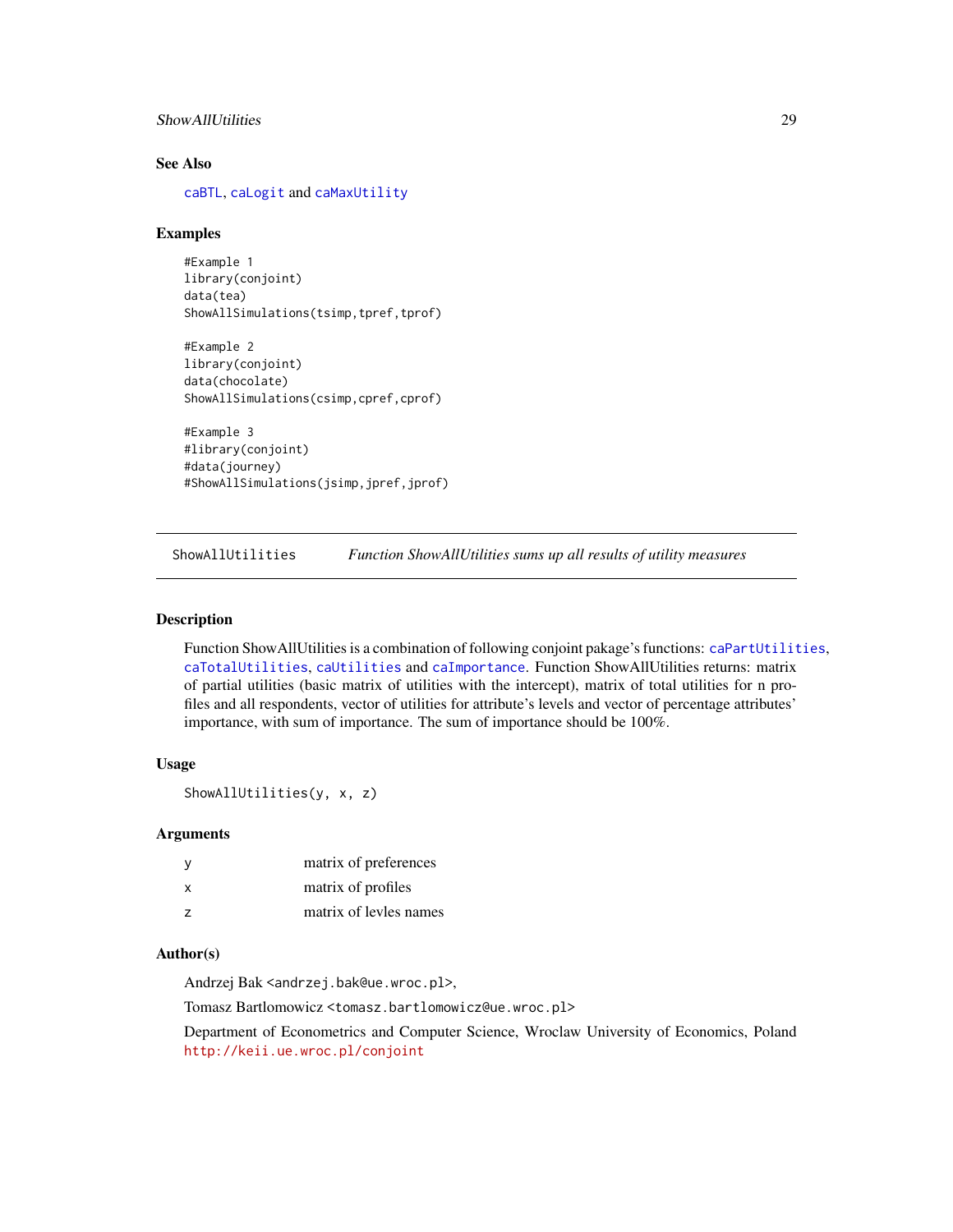# References

Bak A. (2009), *Analiza Conjoint [Conjoint Analysis]*, [In:] Walesiak M., Gatnar E. (Eds.), *Statystyczna analiza danych z wykorzystaniem programu R [Statistical Data Analysis using R]*, Wydawnictwo Naukowe PWN, Warszawa.

Green P.E., Srinivasan V. (1978), *Conjoint Analysis in Consumer Research: Issues and Outlook*, "Journal of Consumer Research", September, 5, 103-123.

*SPSS 6.1 Categories* (1994), SPSS Inc., Chicago.

# See Also

[caImportance](#page-6-1), [caPartUtilities](#page-12-1), [caTotalUtilities](#page-17-1) and [caUtilities](#page-19-1)

#### Examples

```
#Example 1
library(conjoint)
data(tea)
ShowAllUtilities(tprefm,tprof,tlevn)
```

```
#Example 2
library(conjoint)
data(chocolate)
ShowAllUtilities(cprefm,cprof,clevn)
```
tea *Sample data for conjoint analysis*

#### Description

Sample data in score mode. Rating (score) data does not need any conversion. Data collected in the survey conducted by M. Baran in 2007.

# Usage

data(tea) tpref tprefm tprof tlevn tsimp

# Format

tpref Vector of preferences (length 1300).

tprefm Matrix of preferences (100 respondents and 13 profiles).

tprof Matrix of profiles (4 attributes and 13 profiles).

tlevn Character vector of names for the attributes' levels.

tsimp Matrix of simulation profiles.

<span id="page-29-0"></span>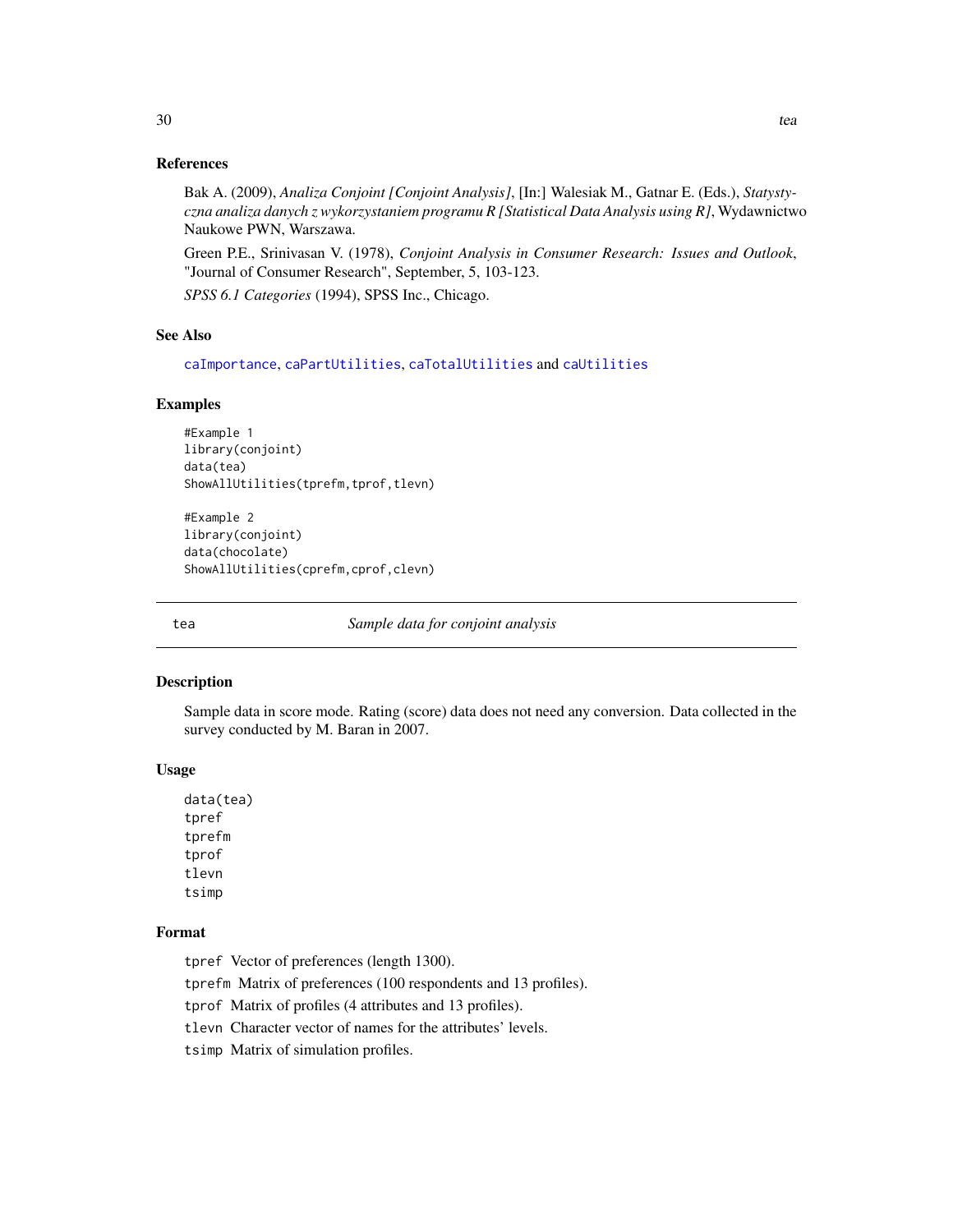# <span id="page-30-0"></span>wycieczka 31

# Examples

```
library(conjoint)
data(tea)
print(tprefm)
print(tprof)
print(tlevn)
print(tsimp)
```
wycieczka *Sample data for conjoint analysis*

# Description

Sample data in score mode. Rating (score) data does not need any conversion. Data collected in the survey conducted by M. Gordzicz in 2015/2016.

# Usage

```
data(wycieczka)
wpref
wprof
wlevn
wsimp
```
#### Format

wpref Matrix of preferences (306 respondents and 14 profiles).

wprof Matrix of profiles (4 attributes and 14 profiles).

wlevn Character vector of names for the attributes' levels.

wsimp Matrix of simulation profiles.

```
library(conjoint)
data(wycieczka)
print(wpref)
print(wprof)
print(wlevn)
print(wsimp)
```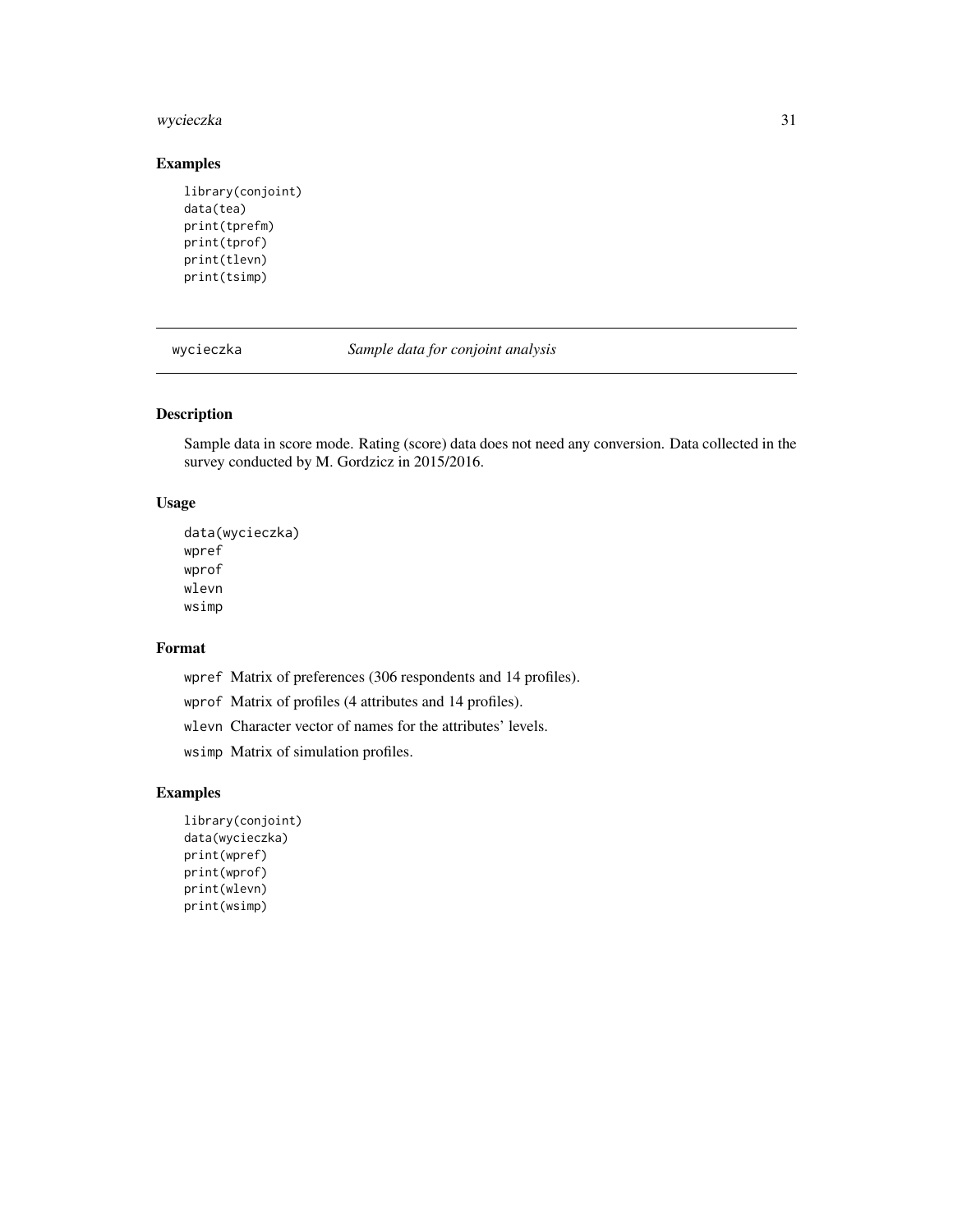# <span id="page-31-0"></span>**Index**

∗Topic datasets chocolate, [21](#page-20-0) czekolada, [24](#page-23-0) herbata, [24](#page-23-0) ice, [25](#page-24-0) journey, [26](#page-25-0) lody, [27](#page-26-0) plyty, [27](#page-26-0) tea, [30](#page-29-0) wycieczka, [31](#page-30-0) ∗Topic multivariate caBTL, [2](#page-1-0) caEncodedDesign, [3](#page-2-0) caFactorialDesign, [5](#page-4-0) caImportance, [7](#page-6-0) caLogit, [9](#page-8-0) caMaxUtility, [10](#page-9-0) caModel, [12](#page-11-0) caPartUtilities, [13](#page-12-0) caRankToScore, [14](#page-13-0) caRecreatedDesign, [15](#page-14-0) caSegmentation, [17](#page-16-0) caTotalUtilities, [18](#page-17-0) caUtilities, [20](#page-19-0) Conjoint, [22](#page-21-0) ShowAllSimulations, [28](#page-27-0) ShowAllUtilities, [29](#page-28-0) caBTL, [2,](#page-1-0) *[9](#page-8-0)*, *[11](#page-10-0)*, *[28,](#page-27-0) [29](#page-28-0)* caEncodedDesign, [3,](#page-2-0) *[5](#page-4-0)*, *[16](#page-15-0)* caFactorialDesign, *[4](#page-3-0)*, [5,](#page-4-0) *[16](#page-15-0)* caImportance, [7,](#page-6-0) *[22,](#page-21-0) [23](#page-22-0)*, *[29,](#page-28-0) [30](#page-29-0)* caLogit, *[3](#page-2-0)*, [9,](#page-8-0) *[11](#page-10-0)*, *[28,](#page-27-0) [29](#page-28-0)* caMaxUtility, *[3](#page-2-0)*, *[9](#page-8-0)*, [10,](#page-9-0) *[28,](#page-27-0) [29](#page-28-0)* caModel, [12](#page-11-0) caPartUtilities, [13,](#page-12-0) *[19,](#page-18-0) [20](#page-19-0)*, *[22,](#page-21-0) [23](#page-22-0)*, *[29,](#page-28-0) [30](#page-29-0)* caRankToScore, [14](#page-13-0) caRecreatedDesign, *[4,](#page-3-0) [5](#page-4-0)*, [15](#page-14-0) caSegmentation, [17](#page-16-0) caTotalUtilities, *[14](#page-13-0)*, [18,](#page-17-0) *[20](#page-19-0)*, *[29,](#page-28-0) [30](#page-29-0)*

caUtilities, *[14](#page-13-0)*, *[19](#page-18-0)*, [20,](#page-19-0) *[22,](#page-21-0) [23](#page-22-0)*, *[29,](#page-28-0) [30](#page-29-0)* chocolate, [21](#page-20-0) clevn *(*chocolate*)*, [21](#page-20-0) Conjoint, *[8](#page-7-0)*, *[12](#page-11-0)*, [22](#page-21-0) cpref *(*chocolate*)*, [21](#page-20-0) cprefm *(*chocolate*)*, [21](#page-20-0) cprof *(*chocolate*)*, [21](#page-20-0) csimp *(*chocolate*)*, [21](#page-20-0) czekolada, [24](#page-23-0) czlevn *(*czekolada*)*, [24](#page-23-0) czpref *(*czekolada*)*, [24](#page-23-0) czprefm *(*czekolada*)*, [24](#page-23-0) czprof *(*czekolada*)*, [24](#page-23-0) czsimp *(*czekolada*)*, [24](#page-23-0) herbata, [24](#page-23-0) hlevn *(*herbata*)*, [24](#page-23-0) hpref *(*herbata*)*, [24](#page-23-0) hprefm *(*herbata*)*, [24](#page-23-0) hprof *(*herbata*)*, [24](#page-23-0) hsimp *(*herbata*)*, [24](#page-23-0) ice, [25](#page-24-0) ilevn *(*ice*)*, [25](#page-24-0) ipref *(*ice*)*, [25](#page-24-0) iprof *(*ice*)*, [25](#page-24-0) jlevn *(*journey*)*, [26](#page-25-0) journey, [26](#page-25-0) jpref *(*journey*)*, [26](#page-25-0) jprof *(*journey*)*, [26](#page-25-0) jsimp *(*journey*)*, [26](#page-25-0) llevn *(*lody*)*, [27](#page-26-0) lody, [27](#page-26-0) lpref *(*lody*)*, [27](#page-26-0) lprof *(*lody*)*, [27](#page-26-0) plevn *(*plyty*)*, [27](#page-26-0) plyty, [27](#page-26-0) ppref *(*plyty*)*, [27](#page-26-0)